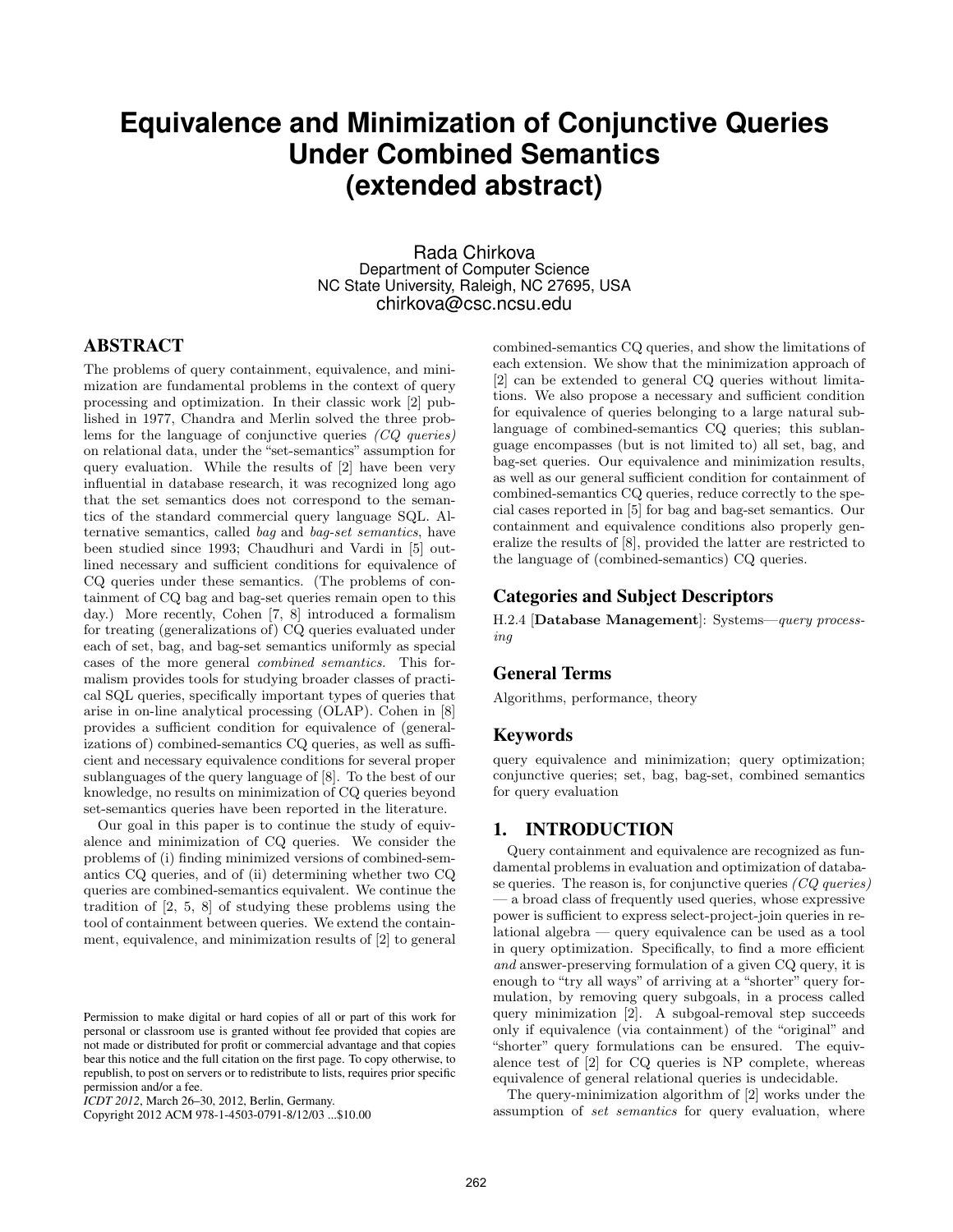both the database (stored) relations and query answers are treated as sets. Query answering and reformulation in the set-semantics setting have been studied extensively in the database-theory literature. As a basis, these studies have all used the necessary and sufficient containment condition of [2] for CQ queries. At the same time, the set semantics is not the default query-evaluation semantics in database systems in practice. For instance, in the standard relational query language SQL, duplicates are removed from the answer to a SQL query only if the query uses the DISTINCT keyword in its SELECT clause. This and other discrepancies between the set semantics for query evaluation and the standard of SQL have prompted researchers [5, 12] to consider "bag semantics" and "bag-set semantics" for query evaluation. Under bag semantics, both query answers and stored relations are treated as bags (that is, multisets). Under bagset semantics, query answers are treated as bags, whereas the database relations are assumed to be sets.

In an extended abstract [5] published in PODS in 1993, Chaudhuri and Vardi focused on the hard problem of bag containment for CQ queries. The paper [5] formulates containment and equivalence results, including equivalence tests, for bag and bag-set queries. However, the full version of the paper [5] has never appeared, and the problems of bag and bag-set containment for CQ queries remain open to this day.

The seminal work by Cohen [7, 8] has provided a Datalogbased formalism for treating queries evaluated under each of set, bag, and bag-set semantics uniformly as special cases of the more general combined semantics. To show the practical value of the combined-semantics formalism, Cohen exhibited in [8] a number of real-life SQL queries that can be expressed as combined-semantics CQ queries, but cannot be expressed using set, bag, or bag-set semantics. In the following example we show another realistic combined-semantics query, and use it to illustrate issues in equivalence and minimization of combined-semantics queries.

EXAMPLE 1.1. The application domain used in this example is based on a data-warehousing example from [11]. Consider a retailer that has multiple stores. The retailer carries many items and has an elaborate relational database/warehouse for analysis, marketing, and promotion purposes. One of the tables in the database has the schema pos(trans $actionID, itemID, storeID, date, amount);$  the table has one million rows. This table represents point-of-sale transactions, with one tuple for every item sold in a transaction. Each tuple has the transaction ID, the ID of the item sold, the ID of the store selling it, the date, and the amount of the sale.

Suppose that the business-development division of this store chain would like to study the impact, on the total sales, of those transactions in the stores where the item prices are the same as on some fixed date.<sup>1</sup> We denote this fixed date of interest by the constant d1. Consider SQL query Q that could be used for the purpose of this analysis.

For each store ID, query Q returns separately the amount for each transaction that took place in that store on the date d1. Moreover, for each item that was sold in the store on the date d1, Q returns all the same purchase amounts for the same item in the same store, as many times as the purchases have happened, regardless of the date. If the analysts want to calculate correctly the total per-store returns for all the transactions that have the same item prices as the samestore transactions for the date d1, then all they have to do to write the query is to  $(i)$  add to the query  $\mathbb Q$  the clause GROUP BY storeID, and to (ii) replace amount by sum(amount) in the SELECT clause of Q. To evaluate the resulting analysis query, the query processor would evaluate the query Q, and would then apply to the answer to Q the above grouping and aggregation.

Due to the large size of the relation pos, the self-join of pos in the query Q, via a correlated subquery, should be avoided if at all possible. However, as we show in the full version [6] of this paper,<sup>2</sup> it turns out that the query  $Q$  cannot be expressed equivalently as a set, bag, or bag-set CQ query. (The reason that we cannot find an equivalent set, bag, or bag-set version of Q is that each such version would return the (store, transaction-amount) pairs with different multiplicities than Q does. Thus, the total per-store returns analysis using Q as discussed above, cannot be done correctly using a set, bag, or bag-set CQ query.) It follows that optimizing the query Q by finding an equivalent efficient rewriting cannot be done using the results of past work. At the same time, we can use the results of this current paper to show that the minimized – and thus the most efficient-in-execution – version of the query  $\mathbf Q$  is the query itself.  $\Box$ 

Combined-semantics CQ queries such as the query Q of Example 1.1 with grouping and aggregation added, arise naturally in on-line analytical processing *(OLAP)* applications [14, 15]. Such queries occur whenever a data-analysis task calls for a query structure with nested subqueries. Such queries also arise due to joins that go beyond "star-schema joins" [3, 4], which are the only well-understood joins in the literature on OLAP query optimization. See [14, 15, 16, 17] for more detailed discussions of why queries with nested subqueries and with "non-star joins" are natural and frequent in OLAP. (For an additional extended illustration of such queries, see the full version [6] of this paper.) We can use the results of [7, 8] to show that the query Q of Example 1.1 cannot be represented equivalently as a SQL query without subqueries, that is as a CQ set, bag, or bag-set query. At the same time, to the best of our knowledge, past work cannot help us determine the most efficient equivalent SQL representation of the query  $\mathbf Q$ . It turns out that, by the results in this current paper, the query Q cannot be simplified further by equivalent reformulation, specifically by minimization.

#### *Our contributions.*

We study equivalence and minimization of unaggregated SQL queries with equality comparisons and possibly with subqueries. We follow the approach of [8], where the study concentrates on Datalog translations of such queries, that is on combined-semantics CQ queries. The requisite translations from SQL to Datalog are straightforward ("as ex-

<sup>(</sup>Q) SELECT storeID, amount FROM pos P WHERE EXISTS (SELECT  $*$  FROM pos WHERE itemID = P.itemID AND storeID =  $P$ .storeID AND amount =  $P$ .amount AND date = 'd1')

<sup>1</sup>We assume that the transaction amount can be used to determine the price of the item. This is true, for instance, for sales of big-ticket items, where each transaction typically records the sale of one such item. We also assume that item prices do not change in the middle of a business day.

<sup>2</sup>For all the details that are omitted from this extended abstract, please see the full version [6] of this paper.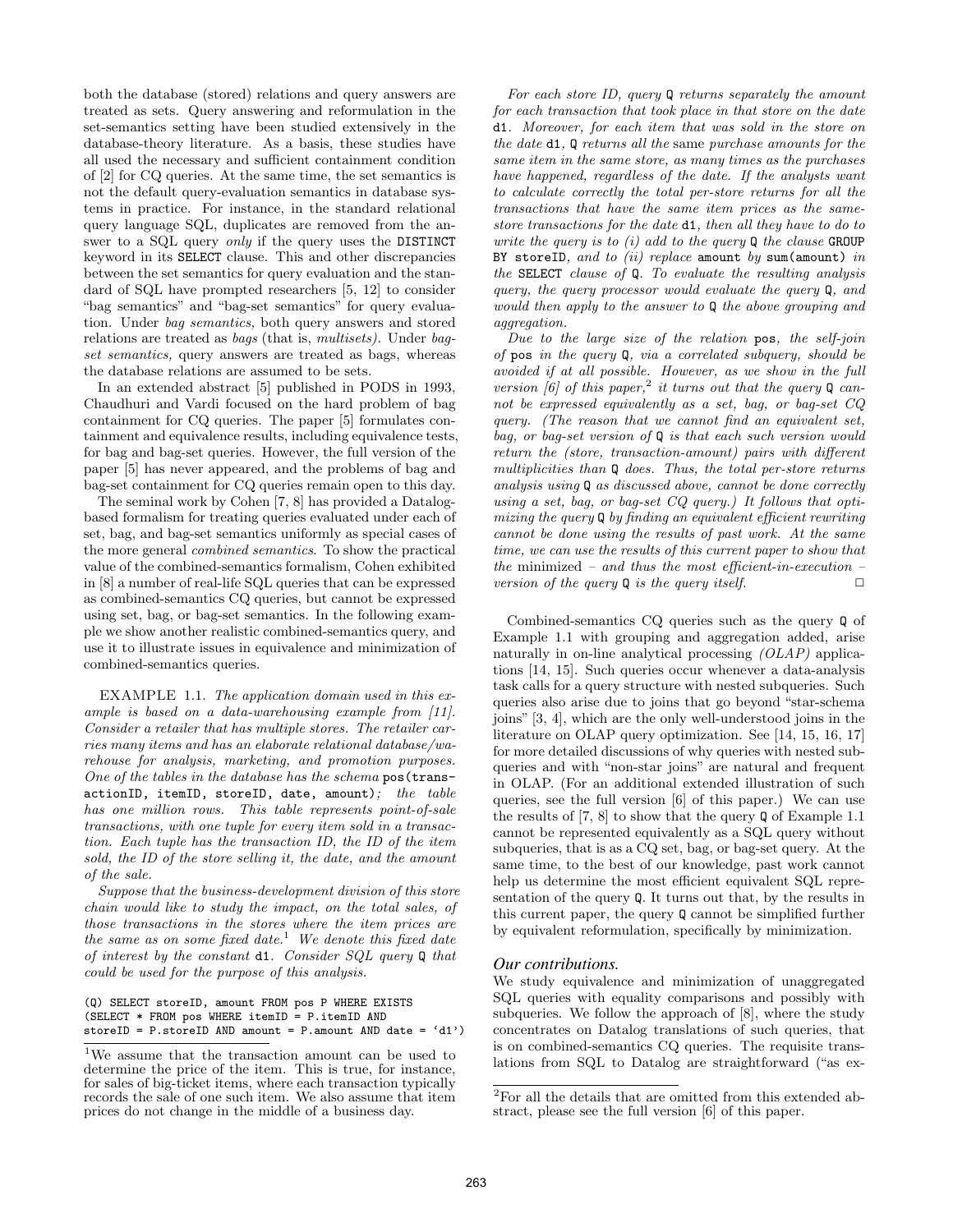pected").<sup>3</sup> In the remainder of this paper, all queries are expressed using the Datalog-based formalism of [8].

We focus on the problems of (i) finding minimized versions of combined-semantics CQ queries, and of (ii) determining whether two CQ queries are combined-semantics equivalent. We continue the tradition of [2, 5, 8] of studying these problems using the tool of containment between queries. All the results in this paper hold for queries that may have constants. Our specific contributions are as follows:

- For combined-semantics containment of CQ queries, in Section 3 we introduce two necessary conditions and a sufficient condition. The latter result properly generalizes both (i) the sufficient condition outlined in [5] for bag containment of CQ queries, and (ii) the general sufficient containment condition that can be obtained from [8] for CQ queries. To formulate our sufficient condition, we introduce "covering mappings" (CVMs) between CQ queries. We use CVMs in our results throughout the remainder of the paper.
- In Section 4 we present a necessary condition for CQquery equivalence. To formulate this condition, we isolate a large class of CQ queries, which we call "explicitwave queries".<sup>4</sup> We show that this class of queries encompasses, but is not limited to, (i) all CQ set, bag, and bag-set queries, and (ii) all CQ queries for which  $[8]$  provides its sufficient and necessary equivalence tests. We refer to all combined-semantics CQ queries that are not explicit-wave queries as "implicitwave queries." Our necessary condition for query equivalence is asymmetric – it states that if for CQ queries  $Q$  and  $Q'$  we have the combined-semantics equivalence  $Q \equiv_C Q'$ , and Q is an explicit-wave query, then there exists a CVM from  $Q'$  to  $Q$ . We discuss why establishing this result is not trivial.
- In Section 5 we propose a sound and complete algorithm for minimizing combined-semantics CQ queries. We also show that for all CQ queries, including all implicit-wave queries, the minimized version of the query exists and is unique up to an isomorphism CVM.
- Finally, in Section 6 we study our proposed conditions for equivalence of CQ queries. Our main focus is on reformulating these conditions using minimized versions of the queries. The reformulations tie our equivalence conditions together with the results of [2, 5]. Our sufficient and necessary condition for equivalence of explicit-wave CQ queries is strictly more powerful than each of the equivalence tests of [8], provided that the latter are applied to CQ queries only.

Due to the space limit, we present here only an extended abstract of our results. All the details are available in the full version [6] of this paper.

The results of this paper can be used directly in query optimizers for database-management systems, as well as for developing minimization methods for queries in more expressive languages than CQ queries and in presence of integrity constraints. Our results can also be used for developing algorithms for rewriting queries using views, and for view selection under combined semantics.

# 2. PRELIMINARIES

# 2.1 Combined semantics: The framework [8]

#### *2.1.1 Syntax of queries*

Predicate symbols are denoted as  $p, q, r$ . Databases contain ground atoms for a given set of predicate symbols; we consider finite-size databases only. A database may have several copies of the same atom. To denote this fact, each atom in the database is associated with a copy number N. Formally, if p is an n-ary predicate, for an  $n \in \mathbb{N}_+$  (with  $\mathbb{N}_+$  the set of natural numbers), we write  $p(c_1, \ldots, c_n; N)$ , with  $N \in \mathbb{N}_+$ , to denote that there are precisely N copies of  $p(c_1, \ldots, c_n)$  in the database. As a shorthand, if  $N = 1$ , we often omit the copy number  $N$ . The *active domain of* database  $D$ , denoted  $adom(D)$ , is the set of all constants mentioned in the ground atoms of D. We adopt a convention by which, for each atom of the form  $p(c_1, \ldots, c_n)$ such that database D has  $N \geq 1$  copies of that atom, N is an element of  $adom(D)$  only if there exists in  $D$  an atom  $r(c'_1, \ldots, c'_m)$  (where r and p may or may not be the same predicate) such that N is one of  $c'_1, \ldots, c'_m$ .

For query syntax, we denote variables using  $X$ ,  $Y$ ,  $Z$ , possibly with subscripts, and  $i, j, k$ . The former range over constants in the database (i.e., over  $adom(D)$ ), whereas the latter range over copy numbers. For this reason, we call the former regular variables (or simply variables for short), and we call the latter *copy variables*. We use  $c, d$  to denote constants. A *term*, denoted as  $S, T$ , is a variable or a constant.

A relational atom has the form  $p(S_1, \ldots, S_n)$ , where p is a predicate of arity n. We also use the notation  $p(\bar{S})$ , where  $\bar{S}$ stands for a sequence of terms  $S_1, \ldots, S_n$ . A copy-sensitive atom has the form  $p(S; i)$ , and is simply a relational atom with copy variable i. We call relational atom  $p(S)$  the relational template of copy-sensitive atom  $p(S; i)$ . For each relational atom, its relational template is the atom itself. A condition, denoted as L, is a conjunction of relational and copy-sensitive atoms, with duplicate atoms allowed, such that all copy variables in  $L$  are unique (i.e., appear in a single copy-sensitive atom, and do not appear in other atoms). Sometimes it will be convenient for us to view condition L as a bag of all and only the elements in the conjunction L.

We distinguish between the variables that appear in the head of a query, and those that only appear in the body. The former are distinguished (head) variables, and the latter are nondistinguished (nonhead) variables. Nondistinguished variables come in two flavors: set variables and multiset variables. The intuition for the difference between these two types of variables is as follows. When evaluating a query, different assignments for set variables do not contribute to the multiplicity in which a particular answer is returned by the query. On the other hand, different assignments for multiset variables do contribute to the multiplicity of the returned answers. Technically, in order to differentiate between set variables and multiset variables, we always specify the set of multiset variables in each condition immediately to the right of the condition. As a syntactic requirement, all copy variables must be in the set of multiset variables.

<sup>3</sup>Section 1 in [8] provides some details of the translations. <sup>4</sup>The term "explicit-wave query" is due to the structures generated by the proof of the main result of Section 4.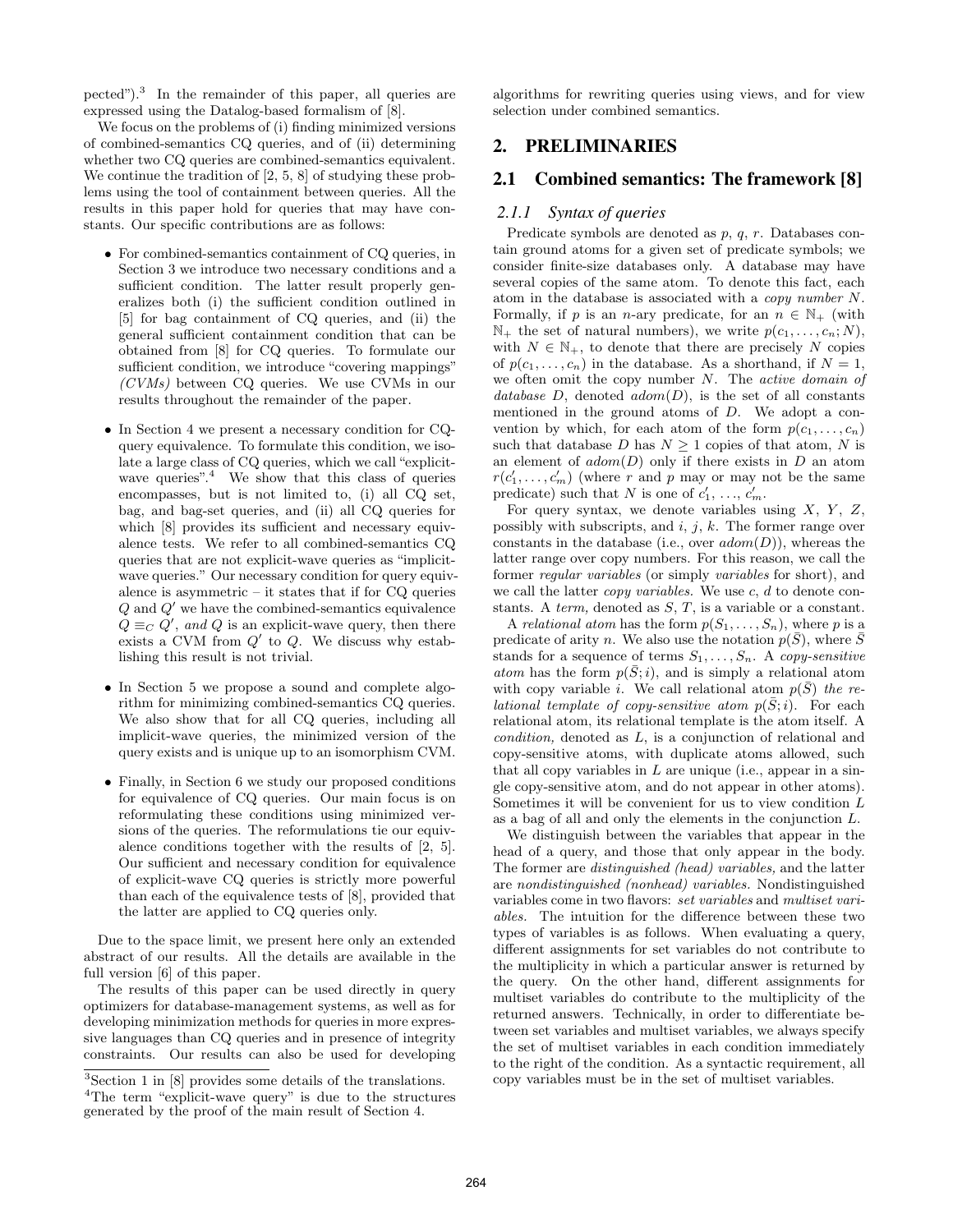DEFINITION 2.1. (Query syntax:  $CCQ$  query)  $A$  copysensitive conjunctive query (CCQ query) is a nonrecursive expression of the form

$$
Q(\bar{X}) \leftarrow L, M,
$$

where  $\bar{X}$  contains at least one term, L is a nonempty condition, and M is a set of variables, such that:

- L contains all the variables in  $\bar{X}$ ; that is, Q is safe;
- M is a subset of the set of nondistinguished variables of L and contains all copy variables of L. We denote all the copy variables of Q collectively as  $M_{copy} \subseteq M$ , and all the remaining ("multiset noncopy") variables in  $M$  as  $M_{noncopy} := M - M_{copy}$ .

We call each element of the condition  $L$  a subgoal of  $Q$ . The variables in M are the multiset variables of Q. The variables in L that are not in  $\overline{X}$  or in M are the set variables of Q. Consider an illustration.

EXAMPLE 2.1. Let CCQ query Q be as follows.

$$
Q(X) \leftarrow p(X, X, Y; i), p(X, Z, Y), \{Y, i\}.
$$

The condition  $L$  of the query  $Q$  is the conjunction of the two subgoals of  $Q$  with the predicate  $p$ .  $X$  is the (only) head variable of the query  $Q$ , and  $Z$  is its (only) set variable. The set  $\{Y, i\}$  is the set M of multiset variables of Q; the set  $M_{copy}$  of  $Q$  comprises the (only) copy variable i of  $Q$ , and the set  $M_{noncopy}$  of Q has the multiset noncopy variable Y of Q. By definition,  $M = M_{copy} \cup M_{noncopy}$ .  $\Box$ 

We use  $S(Q)$  to denote an arbitrary vector, without repetitions, of the set variables of Q, and  $\overline{S}(Q)$  to denote an arbitrary vector, without repetitions, of the remaining variables of Q (i.e., the distinguished and multiset variables of Q). By abuse of notation, we will often refer to a query by its head  $Q(\bar{X})$  or simply by its head predicate Q. For a vector of terms  $\bar{X}$  with  $k \geq 1$  elements, we say that a CCQ query with head  $Q(\bar{X})$  is a CCQ k-ary query.

We will sometimes be interested in special types of queries. A CCQ query Q is a set query if it has no multiset variables, that is, if  $M = \emptyset$ . Query Q is a multiset query if Q has no set variables. Further, a multiset query  $Q$  is (i) a bag query if Q has only copy-sensitive subgoals, and is (ii) a bag-set query if Q has only relational subgoals.

#### *2.1.2 Combined semantics for queries*

We define how CCQ query  $Q(X) \leftarrow L$ , M yields a multiset of tuples on database  $D$ . Intuitively, we start by considering satisfying assignments of the condition L. We then restrict these assignments to the nonset variables of L, that is to  $S(Q)$ . Each of these restricted assignments yields a tuple in the result. A formal description of the semantics follows.

Let  $\gamma$  be a mapping of the terms in condition L to values. We will also apply  $\gamma$  to a sequence of terms to derive a sequence of values, in the obvious way. We say that  $\gamma$  is a satisfying assignment of  $L$  with respect to database  $D$  if all of the following conditions hold:

- $\gamma$  is the identity mapping on constants;
- for all relational atoms  $p(T) \in L$ , there exists an  $N \in$  $\mathbb{N}_+$  such that we have  $p(\gamma \overline{T}; N) \in D$ ; and
- for all copy-sensitive atoms  $p(\bar{T};i) \in L$ , the following two conditions hold:
	- $-\gamma i \in \mathbb{N}_+$  (i.e,  $\gamma i$  is a positive natural number); – there is an  $N \geq \gamma i$  such that  $p(\gamma \bar{T}; N) \in D$ .

Let  $\Gamma(Q, D)$  denote the set of satisfying assignments of L with respect to database D. Let  $\gamma$  be an assignment of the variables in  $\bar{S}(Q)$  to constants. We say that  $\gamma$  is satisfiably extendible if there is an assignment  $\gamma' \in \Gamma(Q, D)$  such that  $\gamma$  and  $\gamma'$  coincide on all terms for which  $\gamma$  is defined, that is,  $\gamma'(X) = \gamma(X)$  for all  $X \in \overline{S}(Q)$ . Intuitively, this means that it is possible to extend  $\gamma$  to derive a satisfying assignment of L. We use  $\Gamma_{\bar{S}}(Q, D)$  to denote the set of satisfiably extendible assignments of  $\bar{S}(Q)$  with respect to D. For the  $\gamma \in \Gamma_{\bar{S}}(Q, D)$  and for the  $\gamma' \in \Gamma(Q, D)$  as specified in this paragraph, we say that  $\gamma'$  contributes  $\gamma$  to  $\Gamma_{\bar{S}}(Q, D)$ .

We now define the result of applying a query  $Q$  to a database D. (We use  ${...}$  to denote a bag of values.)

DEFINITION 2.2. (Combined semantics) Let  $Q(\bar{T}) \leftarrow$  $L, M$  be a  $CCQ$  query and let  $D$  be a database. The result of applying  $Q$  to  $D$  under combined semantics, *denoted*  $Res_C(Q, D)$ , is defined as

$$
Res_C(Q, D) := \{ \{ \gamma(\overline{T}) \mid \gamma \in \Gamma_{\overline{S}}(Q, D) \} \} . \square
$$

Note that  $Res_C(Q, D)$  is a bag of tuples, that is,  $Res_C(Q, D)$ D) may contain multiple occurrences of the same tuple. Consider an illustration.

EXAMPLE 2.2. Let  $CCQ$  query  $Q$  be as in Example 2.1, and consider database  $D = \{ p(1, 1, 3; 2), p(1, 1, 4; 3) \}$ . Then  $Res_C(Q, D)$  is a bag of exactly five copies of tuple (1). Two of these copies in  $Res_C(Q, D)$  are due to the atom  $p(1, 1, 3; 2)$ in the database  $D$ , and the three remaining copies of  $(1)$  in  $Res_C(Q, D)$  are due to to the atom  $p(1, 1, 4; 3)$  in D.  $\Box$ 

Under certain circumstances, combined semantics coincides with set, bag, or bag-set semantics. Please see [8] for the details on the three traditional query semantics, specifically on how these semantics can be formulated as special cases of combined semantics.

#### *2.1.3 Query containment and equivalence*

Query containment under combined, set, bag, and bag-set semantics is defined in the standard manner. Formally, Q is  $contained in Q'$  under a given semantics if, for all databases, the bag of values returned by  $Q$  is a subbag of the bag of values returned by Q'. We write  $Q \sqsubseteq_C Q'$ ,  $Q \sqsubseteq_S Q'$ ,  $Q \sqsubseteq_B Q'$  $Q'$ , and  $Q \sqsubseteq_{BS} Q'$  if  $Q$  is contained in  $Q'$  under combined, set, bag, and bag-set semantics, respectively. Similarly, we use  $Q \equiv_C Q'$ ,  $Q \equiv_S Q'$ ,  $Q \equiv_B Q'$ , and  $Q \equiv_{BS} Q'$  to denote the fact that  $Q$  is equivalent to  $Q'$  under each semantics.  $Q \equiv_C Q'$  holds if and only if  $Q \sqsubseteq_C Q'$  and  $Q' \sqsubseteq_C Q$  both hold. The definitions of  $Q \equiv_S Q'$ ,  $Q \equiv_B Q'$ , and  $Q \equiv_{BS} Q'$ parallel that of  $Q \equiv_C Q'$  in the obvious manner.

For CCQ queries Q and Q', we have that (1)  $Q \sqsubseteq_S Q'$  iff  $Q \sqsubseteq_C Q'$ , in case Q and Q' are set queries; (2)  $Q \sqsubseteq_B Q'$ iff  $Q \sqsubseteq_C Q'$ , in case Q and Q' are bag queries; and (3)  $Q \sqsubseteq_{BS} Q'$  iff  $Q \sqsubseteq_C Q'$ , in case Q and  $Q'$  are bag-set queries.

For a class Q of queries: The Q-containment problem for combined semantics is: Given queries  $Q$  and  $Q'$  in  $Q$ , determine whether  $Q \sqsubseteq_C Q'$ . The Q-equivalence problem is defined similarly using  $\equiv_C$  instead of  $\sqsubseteq_C$ . The two problems can be defined similarly for other semantics.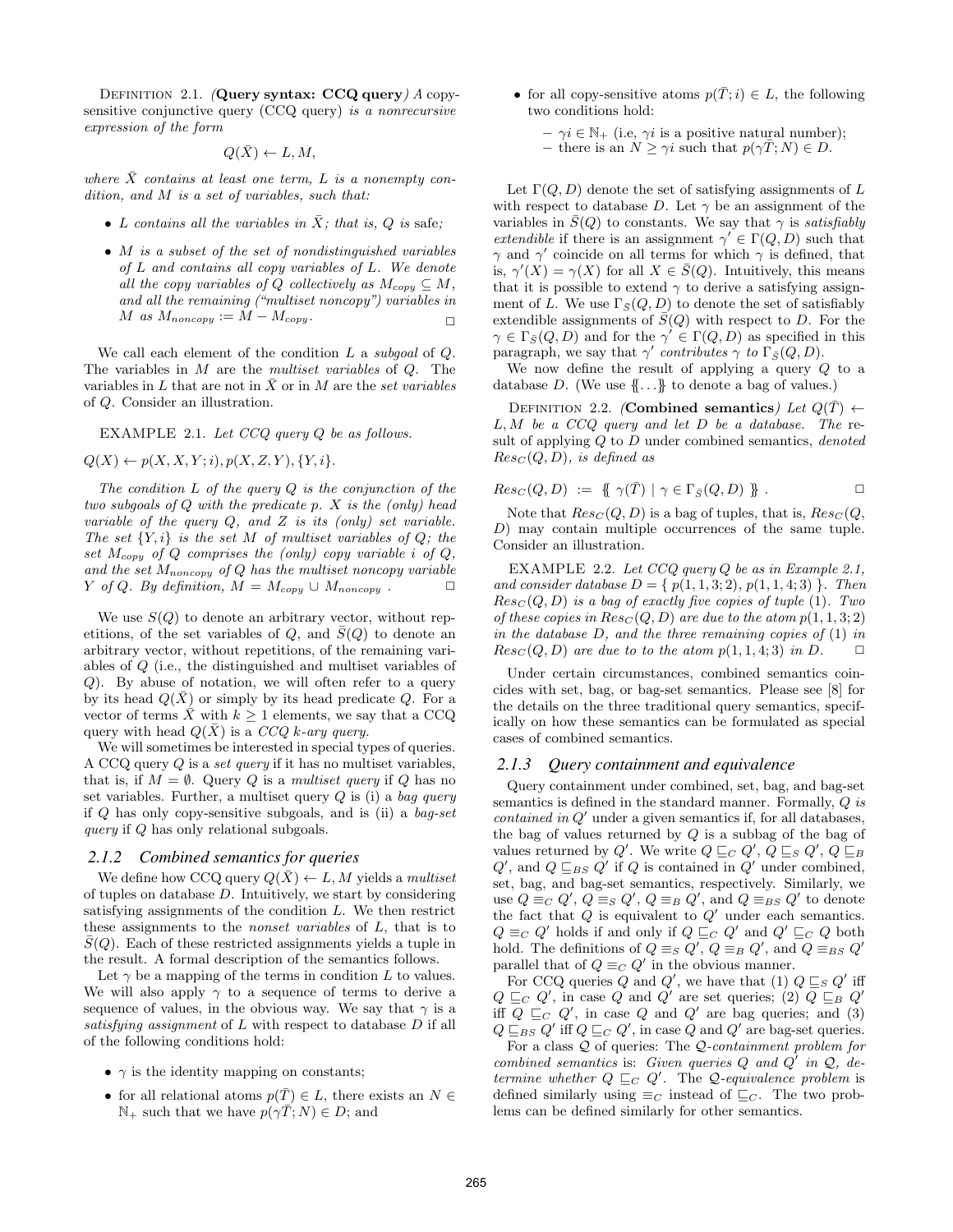# 2.2 Equivalence and minimization results

Homomorphisms and set queries. Given two conditions  $\phi(\bar{U})$  and  $\psi(\bar{V})$ , a homomorphism from  $\phi(\bar{U})$  to  $\psi(\bar{V})$ is a mapping h from the set of terms in  $\overline{U}$  to the set of terms in  $\overline{V}$  such that (1)  $h(c) = c$  for each constant c, (2) for each relational atom  $r(U_1, \ldots, U_n)$  of  $\phi$  we have that  $r(h(U_1), \ldots, h(U_n))$  is in  $\psi$ , and (3) for each copysensitive atom  $p(W_1, \ldots, W_n; i)$  of  $\phi$  we have that  $p(h(W_1),$ ...,  $h(W_n); h(i)$  is in  $\psi$ . Given two CCQ k-ary queries  $Q_1(\bar{X}) \leftarrow \phi(\bar{X}, \bar{Y}), M_1 \text{ and } Q_2(\bar{X}') \leftarrow \psi(\bar{X}', \bar{Y}'), M_2, \text{a con-}$ tainment mapping from  $Q_1$  to  $Q_2$  is a homomorphism h from  $\phi(\bar{X}, \bar{Y})$  to  $\psi(\bar{X}', \bar{Y}')$  such that  $h(\bar{X}) = \bar{X}'$ .

THEOREM 2.1. [2] Given two CCQ set queries  $Q_1$  and  $Q_2$ of the same arity,  $Q_1 \sqsubseteq_S Q_2$  holds if and only if there is a containment mapping from  $Q_2$  to  $Q_1$ .

This classic result of [2] forms the basis for a sound and complete test for set-equivalence of  $CCQ$  set queries  $Q$  and  $Q'$ , by definition of set-equivalence  $Q \equiv_S Q'$ .

We now introduce the notion of a"reduced-condition query" for CCQ query. Given a CCQ query  $Q(\bar{X}) \leftarrow L, M$ , a CCQ query  $Q'(\bar{X}) \leftarrow L'$ , M' is a (proper) reduced-condition query for Q if (i)  $L'$  is a (proper) subbag of L, (ii) the set  $M'$  is the set of all elements of  $\overline{M}$  that occur in  $\overline{L}'$ , and (iii)  $Q'$  is a safe query (i.e., L' contains all the variables in  $\overrightarrow{X}$ ).

DEFINITION 2.3. (Minimized CCQ query; minimized version of CCQ query)  $A$  CCQ query  $Q$  is a minimized CCQ query if for each subgoal s of Q, the removal of s from the condition of Q results in a query Q' such that  $Q \not\equiv_C Q'$ . A CCQ query  $Q$  is a minimized version of CCQ query  $Q'$  if (1)  $Q$  is a reduced-condition query for  $Q'$ , (2)  $Q$  is a minimized query, and (3)  $Q \equiv_C Q'$ .  $\Box$ 

THEOREM 2.2. [2] Given two CCQ set queries  $Q_1$  and  $Q_2$ of the same arity:

- (1) The minimized version of  $Q_1$  exists and is unique up to isomorphism; and
- (2)  $Q_1 \equiv_S Q_2$  holds if and only if the minimized versions of  $Q_1$  and of  $Q_2$  are isomorphic.

(Two CCQ queries  $Q_1$  and  $Q_2$ , with respective sets of multiset variables  $M_1$  and  $M_2$ , are *isomorphic* if there exists a one-to-one containment mapping from  $Q_1$  onto  $Q_2$  such that the mapping induces a bijection from  $M_1$  to  $M_2$ , and there exists another containment mapping from  $Q_2$  onto  $Q_1$ , with (symmetrically) the same properties.)

Bag and bag-set queries. For bag and bag-set semantics, the following conditions are known for CCQ query equivalence. (Query  $Q_c$  is a *canonical representation* of query  $Q$  if  $Q_c$  is the result of removing all duplicate atoms from the condition of  $Q$ .)

THEOREM 2.3. [5] Let  $Q$  and  $Q'$  be CCQ queries. Then (1) When Q and Q' are bag queries,  $Q \equiv_B Q'$  iff Q and  $Q'$  are isomorphic. (2) When  $Q$  and  $Q'$  are bag-set queries,  $Q \equiv_{BS} Q'$  iff  $Q_c$  and  $Q'_c$  are isomorphic.  $\Box$ 

Combined-semantics queries. The next result is a sufficient condition of [8] for equivalence of two queries under combined semantics. In [8], Cohen formulates each of Definition 2.4 and Theorem 2.4 for CCQ queries that may also contain negation and inequality comparisons. (In condition (3) of Definition 2.4 we treat the query conditions, which are conjunctions of atoms, as bags of the same atoms. Given a bag  $B$ , we call a set  $S$  the *core-set* of  $B$  if  $S$  is the result of dropping all duplicates of all elements of B.)

DEFINITION 2.4. (Multiset-homomorphism [8]) Let  $Q(\bar{X}) \leftarrow L, M \text{ and } Q'(\bar{X}') \leftarrow L', M' \text{ be two } k\text{-ary } CCQ$ queries, for  $k \geq 1$ . Let  $\varphi$  be a mapping from the terms of Q' to the terms of  $Q$ .<sup>5</sup> We say that  $\varphi$  is a multisethomomorphism from  $Q'$  to  $Q$  if  $\varphi$  satisfies all of the following conditions:

1.  $\varphi \bar{X}' = \bar{X}$  ;

2.  $\varphi$  is the identity mapping on constants;

- 3. the core-set of  $\varphi L'$  is a subset of the core-set of  $L$ ;
- $4. \varphi M' \subseteq M$ ; and
- 5.  $\varphi Y \neq \varphi Y'$  for every two variables  $Y \neq Y' \in M'$  $\Box$

For every mapping  $\varphi$  that satisfies conditions 1–3 of Definition 2.4, we call  $\varphi$  a generalized containment mapping  $(GCM)$ .

We say that two CCQ queries  $Q$  and  $Q'$  are multiset homomorphic whenever there is a multiset-homomorphism from  $Q$  to  $Q'$  and another from  $Q'$  to  $Q$ .

THEOREM 2.4. [8] Given CCQ queries  $Q$  and  $Q'$ . If  $Q$ and  $Q'$  are multiset homomorphic then  $Q \equiv_C Q'$  $\mathbf{a}$ 

Note 1. Theorem 2.4 is proved in [8] via showing that for two (generalized) CCQ queries  $Q$  and  $Q'$ , the existence of a multiset-homomorphism from  $Q'$  to  $Q$  implies  $Q \sqsubseteq_C Q'$ .

It is shown in [8] that the sufficient equivalence condition of Theorem 2.4 is not necessary for the query classes considered in [8].

### 3. CONTAINMENT AND MAPPINGS

In this section, for combined-semantics containment of CCQ queries, we introduce two necessary conditions, Theorems 3.1 and 3.2, and a sufficient condition, Theorem 3.3. The latter result properly generalizes both (i) the sufficient condition outlined in [5] for bag containment of CQ queries, and (ii) the general sufficient containment condition for CCQ queries that can be obtained from [8]. To formulate Theorem 3.3, we introduce "covering mappings" (CVMs) between CCQ queries. We use CVMs in our results throughout the remainder of this paper.

Throughout this paper, we use the notation  $Q(X) \leftarrow L, M$ and  $Q'(\bar{X}') \leftarrow L', M'$  for the definitions of CCQ queries Q and  $Q'$ . The conditions of  $Q$  and  $Q'$  may have constants.

### 3.1 Necessary conditions for containment

We introduce two necessary conditions, Theorems 3.1 and 3.2, for a CCQ query Q being combined-semantics contained in CCQ query  $Q'$ . (We denote by  $|S|$  the cardinality of set S.)

THEOREM 3.1. Let  $Q$  and  $Q'$  be two k-ary CCQ queries. Then  $Q \sqsubseteq_C Q'$  implies both  $|M_{copy}| \leq |M'_{copy}|$  and  $|M_{noncopy}|$  $\leq$   $|M'_{noncopy}|$ .

<sup>&</sup>lt;sup>5</sup>We also apply  $\varphi$  to atoms and conjunctions of atoms, in the obvious way, e.g.,  $\varphi(p(\bar{S})) = p(\varphi(\bar{S})).$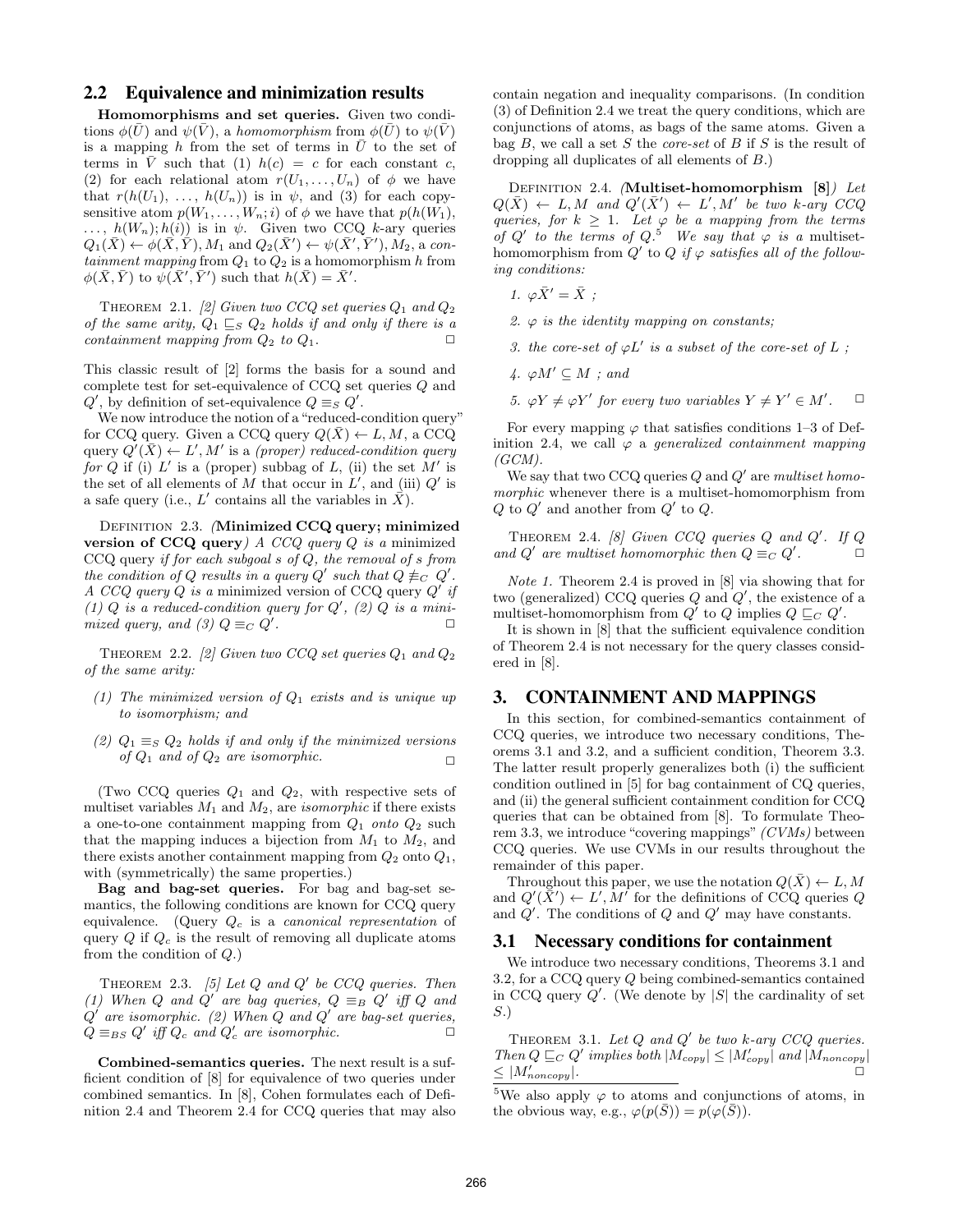The idea of the proof of Theorem 3.1, see [6], is that we use the definition of query Q to construct a special database D. Some answer to  $Q$  on  $D$  has a multiplicity (in the bag  $Res_C(Q, D)$  that is proportional to  $|adom(D)|^{|M|}$ . Then we can use several versions of the database D to prove Theorem 3.1 by contradiction: We assume either  $|M_{copy}| >$  $|M'_{copy}|$  or  $|M_{noncopy}| > |M'_{noncopy}|$ , and obtain that  $Q \sqsubseteq_C$  $Q'$  cannot hold. The challenge in the proof is in the combination of allowing constants in the condition of Q and of arriving at "the right" multiplicity of the answer to Q on D when we are to show that  $|M_{copy}| \leq |M'_{copy}|$  must hold whenever  $Q \sqsubseteq_C Q'$ .

We call a pair  $(Q, Q')$  of CCQ queries a *containment*compatible CCQ pair if (i) The (positive) head arities of Q and Q' are the same; (ii)  $|M_{copy}| \leq |M'_{copy}|$ ; and (iii)  $|M_{noncopy}| \leq |M'_{noncopy}|$ . (Note the asymmetry in the notation for the pair.) Further, we call a pair  $(Q, Q')$  of CCQ queries an *equivalence-compatible CCQ pair* if each of  $(Q,$  $Q'$  and  $(Q', Q)$  is a containment-compatible CCQ pair. By Theorem 3.1 we have that, whenever  $Q \sqsubseteq_C Q'$   $(Q \equiv_C Q', \text{re-}$ spectively) holds, then  $(Q, Q')$  is a containment-compatible (an equivalence-compatible, respectively) CCQ pair.

We now generalize the "only-if" part of the classic result of [2], see Theorem 2.1 in Section 2.2, to CCQ queries. For the definition of generalized containment mapping, GCM, see Section 2.2. We begin by introducing another definition that we need to formulate our generalization, Theorem 3.2.

For a CCQ query  $Q$ , we say that CCQ query  $Q_{ce}$  is a copy-enhanced version of  $Q$  if  $Q_{ce}$  is the result of adding a distinct copy variable to each relational subgoal of Q. (We can show that for a query  $Q$ , all copy-enhanced versions of  $Q$ are identical up to renaming of the copy variables introduced in the construction of  $Q_{ce}$ .) Further, for each CCQ query  $Q'$  that is a reduced-condition query for CCQ query  $Q$ , we obtain the query  $Q'_{ce}$  by removing from  $Q_{ce}$  those subgoals that do not correspond to the subgoals of  $Q'$ . (See [6] for the formal definition.)

We are now ready to formulate Theorem 3.2.

THEOREM 3.2. Given  $CCQ$  queries  $Q$  and  $Q'$  such that  $Q \sqsubseteq_C Q'$ . Then there exists a GCM from  $Q'_{ce}$  to  $Q_{ce}$ .  $\Box$ 

The proof of Theorem 3.2, see [6], is a generalization of the proof, via canonical databases, of the result of [2].

Neither Theorem 3.1 not Theorem 3.2 provides a sufficient condition for combined-semantics containment of CCQ queries: Example 3.1 is a counterexample in both cases.

EXAMPLE 3.1. Consider CCQ queries  $Q$  and  $Q'$ :

 $Q(X) \leftarrow p(X, Y), p(Y, Z), p(Z, X; i), \{Y, i\}.$  $Q'(X) \leftarrow p(X, Y), p(Y, Z), p(Z, X; i), \{Z, i\}.$ 

Apart from the choice of multiset variables,  $Q$  and  $Q'$  are clearly isomorphic. However,  $Q \equiv_C Q'$  does not hold, as witnessed by database  $D = \{p(1, 2), p(2, 3), p(3, 1), p(1, 4),\}$  $p(4, 3)$ . Our results in this paper permit us to determine  $Q \not\equiv_C Q'$  syntactically, see Section 4. To the best of our knowledge, no previous work provides a formal procedure to determine  $Q \not\equiv_C Q'$  for queries such as in this example.  $□$ 

Each of Theorem 3.1 and Theorem 3.2 yields a necessary condition for combined-semantics *equivalence* of CCQ queries in a natural way. For instance:

COROLLARY 3.1. Let  $Q$  and  $Q'$  be two k-ary CCQ queries such that  $Q \equiv_C Q'$ . Then we have  $|M_{copy}| = |M'_{copy}|$  and  $|M_{noncopy}| = |M'_{noncopy}|.$ 

# 3.2 Covering mappings for CCQ queries

In this subsection, we define covering mappings  $(CVMs)$ between CCQ queries, and study properties of CVMs. (See [6] for the proofs of all the results of this subsection.)

DEFINITION 3.1. (Covering mapping  $(CVM)$ ) For CCQ queries Q and  $Q'$ , a mapping,  $\mu$ , from the terms of  $Q'$ to the terms of  $Q$  is called a covering mapping (CVM) from  $Q'$  to  $Q$  whenever  $\mu$  satisfies all of the following conditions:

- (1)  $\mu$  maps each constant (if any) in  $Q'$  to itself;
- (2) applying  $\mu$  to the vector  $\bar{X}'$  yields the vector  $\bar{X}$ ;
- (3) the set of terms in  $\mu M_{copy}'$  is exactly  $M_{copy}$ , and the set of terms in  $\mu M'_{noncopy}$  includes all of  $M_{noncopy}$ ;
- (4) for each relational subgoal of  $Q'$ , of the form  $s(\bar{Y})$ , there exists in Q a relational subgoal  $s(\mu(\bar{Y}))$  or a copysensitive subgoal  $s(\mu(\bar{Y});i)$ , with  $i \in M_{copy}$ ; and
- (5) for each copy-sensitive subgoal of  $Q'$  of the form  $s(\bar{Y};i)$ , there exists in Q a subgoal  $s(\mu(\bar{Y}); \mu(i))$ .

By Definition 3.1, if there exists a CVM from CCQ query  $Q'$  to CCQ query Q, then  $(Q, Q')$  is a containment-compatible CCQ pair. It is immediate from Definition 3.1 that if a mapping  $\mu$  is a CVM from  $Q'$  to  $Q$ , then  $\mu$  induces a surjection from the set of copy-sensitive subgoals of  $Q'$  to the set of copy-sensitive subgoals of Q. Observe also that in case both  $Q$  and  $Q'$  are set queries, Definition 3.1 becomes the definition of containment mapping  $[2]$  from  $Q'$  to  $Q$ .

For the special case where  $(Q, Q')$  is an equivalence-compatible CCQ pair, we call each CVM from  $Q'$  to Q a same-scale covering mapping (SCVM) from  $Q'$  to  $Q$ . By definition, each SCVM from  $Q'$  to  $Q$  is a bijection from the set  $M'$  to the set  $M$  when restricted to the domain  $M'$ .

The intuition for Definition 3.1 comes from our use of CVMs later in this paper (Section 5) as a tool for minimizing CCQ queries. Consider the following illustration.

EXAMPLE 3.2. Let queries  $Q$  and  $Q'$  be as follows.

 $Q(X) \leftarrow p(X, X, Y; i), p(X, Z, Y), \{Y, i\}.$  $Q'(X) \leftarrow p(X, X, Y; i), \{Y, i\}.$ 

By Definition 2.4, there does not exist a multiset homomorphism  $\lbrack 8 \rbrack$ , or even a GCM, from Q to Q'. At the same time, by our results of Section 5,  $Q'$  is a minimized version of  $Q$ . We can ascertain this fact by using a CVM,  $\mu$ , from  $Q$  to  $Q' : \mu = \{ X \to X, Y \to Y, i \to i, Z \to X \}$ .

As illustrated by Example 3.2, CVMs are not GCMs. Indeed, the definition of CVMs gives up explicitly on condition (3) for GCMs (see Definition 2.4); by this condition, for each subgoal s of Q in Example 3.2, we must have that  $\mu(s)$  is a subgoal of Q'. While CVMs are not GCMs, a nice relationship exists between CVMs and GCMs, see Proposition 3.2. To formulate Proposition 3.2, we use the following definition, in which we treat query conditions as bags of atoms.

Given CCQ query Q, let  $\mathcal{T}(Q)$  be the set of relational templates of all (if any) copy-sensitive subgoals of Q. We recall that CCQ query  $Q_c$  is a canonical representation of CCQ query  $Q$  if  $Q_c$  is the result of removing all duplicate atoms from the condition of Q.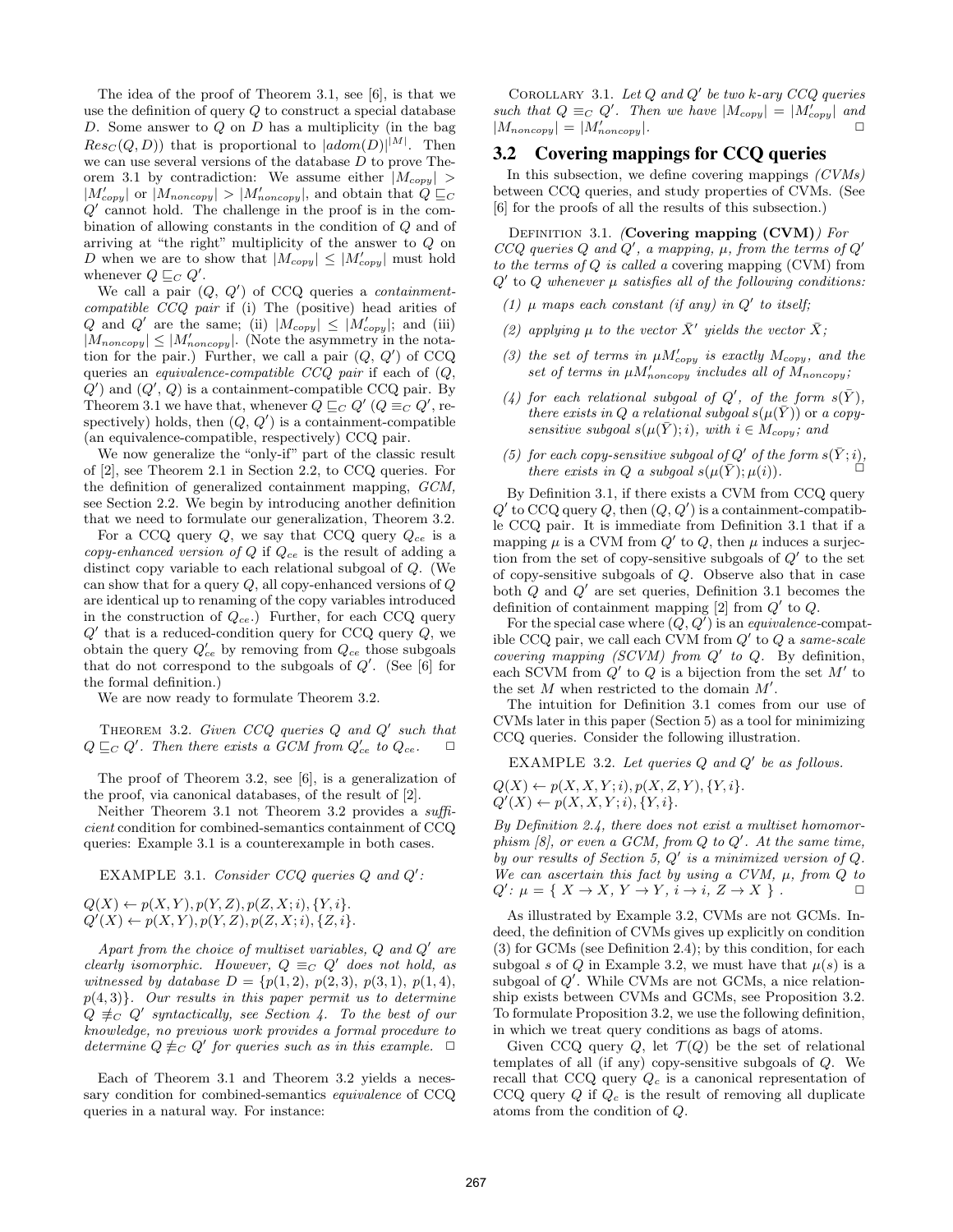DEFINITION 3.2.  $(Un)$ regularizing a CCQ query) Given CCQ query Q, with canonical representation  $Q_c$ . Then (1) A regularized version of Q is a CCQ query  $Q_r$  obtained by dropping from the condition of  $Q_c$  all elements of the set  $\mathcal{T}(Q)$ ; (2) A deregularized version of Q is a CCQ query  $Q_d$ obtained by adding to the condition of  $Q_r$  all elements of the set  $\mathcal{T}(Q)$ ; (3) An unregularized version of Q is a CCQ query  $Q_u$  obtained by adding to the condition of  $Q_r$  one or more duplicates of the existing relational subgoals, and/or one or more elements (possibly with duplicates) of the set  $\mathcal{T}(Q)$ .  $\Box$ 

The following result is straightforward.

PROPOSITION 3.1. Given a  $CCQ$  query  $Q$ . Then (1) Each of  $Q_r$  and  $Q_d$  is a well defined, unique and polynomial-time computable CCQ query; (2)  $Q_r \equiv_C Q$  and  $Q_d \equiv_C Q$  both hold; and (3) For each unregularized version  $Q_u$  of  $Q$ , we have that  $Q_u \equiv_C Q$  holds.  $\Box$ 

(See [6] for an illustration and for a discussion of the query versions as specified in Definition 3.2.)

We are now ready to formulate Proposition 3.2.

PROPOSITION 3.2. Given CCQ queries  $Q$  and  $Q'$ . Then for each CVM,  $\mu$ , from Q to Q', we have that (1)  $\mu$  is a GCM from Q to the deregularized version of  $Q'$ , and (2)  $\mu$ is a CVM from  $Q$  to the regularized version of  $Q'$  $\Box$ 

In Example 3.2, we are given the regularized version  $Q'_r$  of the query  $Q'$ . The deregularized version of  $Q'$  is  $Q'_d(X) \leftarrow$  $p(X, X, Y; i), p(X, X, Y), \{Y, i\}.$  The mapping  $\mu$  of Example 3.2 (i) is a GCM from  $Q$  to  $Q'_d$ , (ii) is a CVM from  $Q$  to  $Q'_r$ , and (iii) is not a GCM from Q to  $Q'_r$ .

It turns out that CVMs furnish a rather general sufficient condition for CCQ combined-semantics containment:

THEOREM 3.3. Given  $CCQ$  queries  $Q$  and  $Q'$ , such that there exists a CVM from  $Q'$  to Q. Then  $Q \sqsubseteq_C Q'$  holds.  $\Box$ 

Theorem 3.3 generalizes properly both (i) the sufficient condition of [2] for containment between CCQ set queries, see Theorem 2.1, and (ii) the well-known result of [5] stating that a containment mapping from CCQ bag query  $Q'$  onto CCQ bag query Q ensures containment  $Q \sqsubseteq_B Q'$ . In fact, to the best of our knowledge, the proof of our Theorem 3.3 is the first formal proof of the latter result from [5].

The condition of Theorem 3.3 does not appear to be a necessary condition for containment of CCQ queries. Indeed, a well-known example of [5] claims (without proof) containment  $Q \sqsubseteq_C Q'$ , but no CVM exists from  $Q'$  to  $Q$  in that example. (See [6] for the details.)

Finally, we compare CVMs with multiset homomorphisms [8], see Definition 2.4. For a fixed pair of CCQ queries Q and  $Q'$ , with respective sets of multiset variables  $M$  and  $M'$ , each CVM from  $Q'$  to  $Q$  has the range at least M when restricted to the domain  $M'$ , and each multiset homomorphism from  $Q'$  to  $Q$  has the range at most M when restricted to the domain  $M'$ . Therefore, general CVMs and multiset homomorphisms are incomparable when applied to pairs of CCQ queries. At the same time, we have the following result for SCVMs and multiset-homomorphisms.

PROPOSITION 3.3. Given an equivalence-compatible CCQ pair  $(Q, Q')$ . Then each SCVM from  $Q'$  to  $Q$  is a multisethomomorphism from  $Q'$  to the deregularized version of  $Q$ , and vice versa.  $\Box$ 

For instance, consider the mapping  $\mu$  of Example 3.2 from the terms of the query  $Q$  to the terms of the query  $Q'$  of the example. This mapping is a CVM from  $Q$  to  $Q'$  and is also a multiset-homomorphism from  $Q$  to the deregularized version  $Q'_d$  of  $Q', Q'_d(X) \leftarrow p(X, X, Y; i), p(X, X, Y), \{Y, i\}.$ (Observe that there is no GCM from query  $Q'_d$  to query  $Q'$ .)

As an immediate corollary of Propositions 3.2 and 3.3, we have that for each equivalence-compatible CCQ pair  $(Q, Q'),$ the existence of a multiset-homomorphism from  $Q'$  to  $Q$  implies the existence of a CVM from  $Q'$  to  $Q$ . From this result and from Example 3.2, we obtain that the restriction of Theorem 2.4 (due to [8]) to CCQ queries does not have quite the same power as the sufficient condition for equivalence of CCQ queries that is immediate from Theorem 3.3. (See Theorem 6.1 here for an explicit formulation; by Theorem 6.1, we have  $Q \equiv_C Q'$  for the queries of Example 3.2.) In fact, by Example 3.2 we have that our Theorem 3.3 is a proper generalization of the (implicit) query-containment condition of [8], provided that the latter is applied to CCQ queries only; see Note 1 in Section 2.2. (By Definition 2.4 and by Theorem 3.1, the existence of a multiset-homomorphism from CCQ query  $Q'$  to CCQ query Q implies  $Q \sqsubseteq_C Q'$  only when  $(Q, Q')$  is an equivalence-compatible CCQ pair.)

# 4. EQUIVALENCE: ASYMMETRIC NECESSARY CONDITION

In this section we present a necessary condition for CCQ query equivalence, Theorem 4.1. To formulate Theorem 4.1, we isolate a large well-behaved class of combined-semantics CQ queries, which we call "explicit-wave queries." Theorem 4.1 is asymmetric: It states that if for CCQ queries Q and Q' the combined-semantics equivalence  $Q \equiv_C Q'$  holds, and we have that  $Q$  is an explicit-wave query, then there exists a CVM from  $Q'$  to  $Q$ . We discuss why establishing this result is not trivial. (See [6] for the full proof.)

We begin by introducing Definition 4.1. This technical definition is required for the proof of Theorem 4.1 to go through. Given a CCQ query Q, with set  $M_{noncopy} \neq \emptyset$  of multiset noncopy variables, we say that a GCM  $\mu$  from  $Q$  to itself is a noncopy-permuting GCM if the mapping resulting from restricting the domain of  $\mu$  to  $M_{noncopy}$  is a bijection from  $M_{noncopy}$  to itself. For two noncopy-permuting GCMs,  $\mu_1$  and  $\mu_2$ , from Q to itself, we say that  $\mu_1$  and  $\mu_2$  agree on  $M_{noncopy}$  if  $\mu_1$  and  $\mu_2$  induce the same mapping from  $M_{noncopy}$  to itself. If for CCQ query Q we have  $M_{noncopy}$  $= \emptyset$ , we say that all GCMs from Q to itself are noncopypermuting GCMs, and that all pairs of such GCMs agree on  $M_{noncopy}$ .

In Definition 4.1, for a CCQ query  $Q$  and for its copyenhanced version  $Q_{ce}$ , we will call "the original copy-sensitive" subgoals of Q" those copy-sensitive atoms that are present in the conditions of both  $Q$  and  $Q_{ce}$ .

DEFINITION 4.1. (Explicit-wave CCQ query)  $A$  CCQ query  $Q$  is an explicit-wave (CCQ) query if one of the following conditions holds:

 $^6\mathrm{The}$  "containment mapping" terminology of [5] results from the use in that paper of a syntax for bag queries that does not coincide with the syntax of [8] used in this current paper. See [6] for a detailed discussion.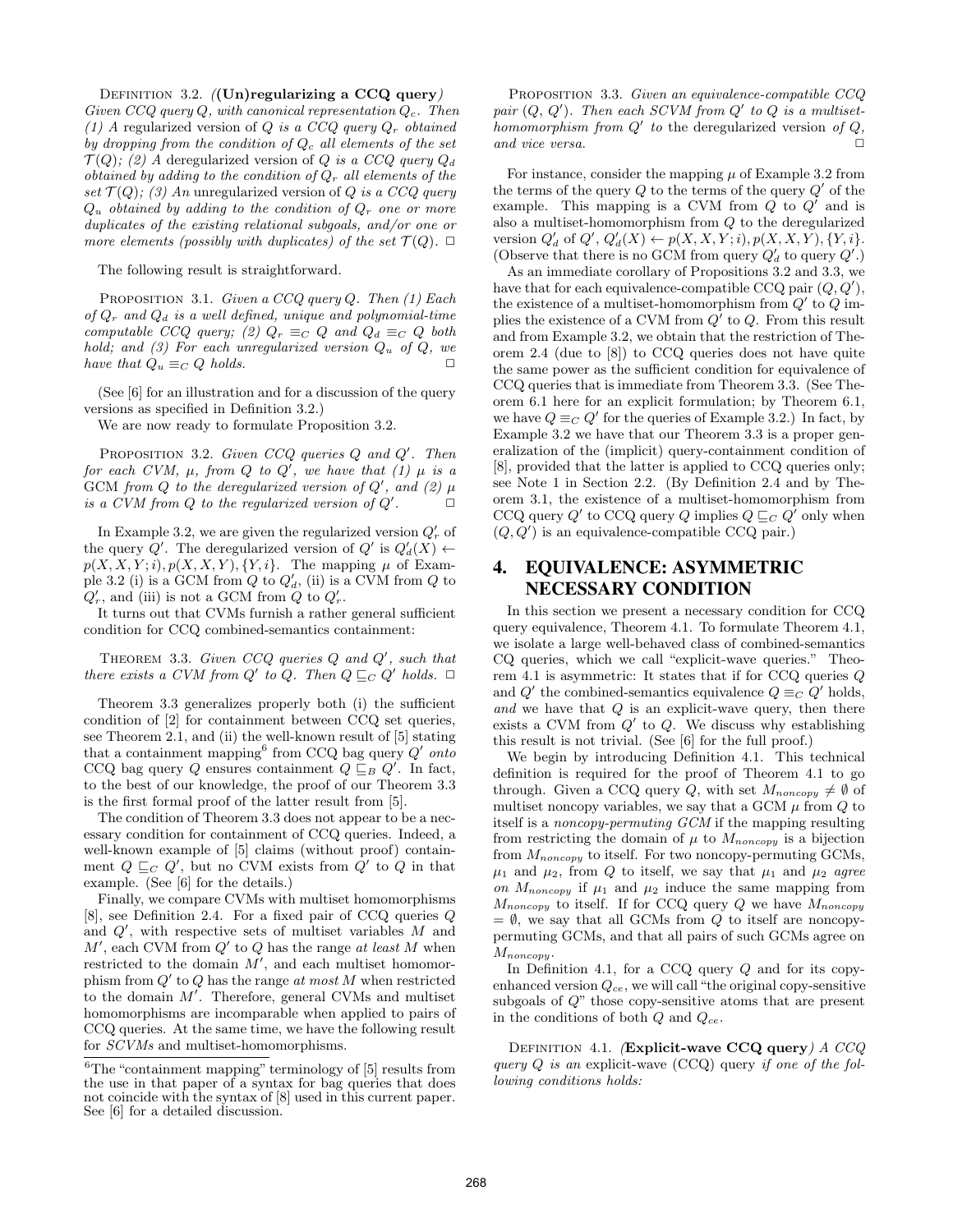- (1) Q has at most one copy-sensitive subgoal; or
- (2) For the set  $M_{noncopy}$  of multiset noncopy variables of Q, and for each pair  $(\mu_1, \mu_2)$  of noncopy-permuting GCMs from  $Q_{ce}$  to itself, such that  $\mu_1$  and  $\mu_2$  agree on  $M_{noncopy}$ , for each original copy-sensitive subgoal, s, of Q we have that  $\mu_1(s)$  and  $\mu_2(s)$  have the same relational template.  $\Box$

The problem of determining whether a given CCQ query is an explicit-wave query can easily be seen to be in co-NP. It is open whether this upper complexity bound is tight.

As an example, any CCQ query Q that has a distinct predicate name for each subgoal (i.e., is a query "without self-joins") can be shown to be an explicit-wave query.

For each CCQ query Q that is not explicit-wave, we call Q an implicit-wave query. Consider an illustration.

EXAMPLE 4.1. Consider CCQ queries  $Q$  and  $Q'$ .

$$
Q(X_1) \leftarrow r(X_1, Y_1, Y_2, X_2; i), r(X_1, Y_1, Y_2, X_3; j), \n{Y_1, Y_2, i, j}.
$$
  
\n
$$
Q'(X_1) \leftarrow r(X_1, Y_1, Y_2, X_2; i), r(X_1, Y_1, Y_2, X_2; j), \n{Y_1, Y_2, i, j}.
$$

The only difference between the queries is that the two subgoals of the query  $Q$  have different set variables,  $X_2$  and  $X_3$ , whereas the two subgoals of  $Q'$  have the same set variable  $X_2$ . We can show [6] that Q is an implicit-wave query.

There exist both a multiset homomorphism and a CVM from the query  $Q$  to the query  $Q'$ . (Recall that each of the two mappings provides a sufficient condition for  $Q' \sqsubseteq_C Q$ .) Observe that there is no isomorphism between  $Q$  and  $Q'$ . The remarkable part is that no multiset homomorphism or CVM exists in the opposite direction, that is from  $Q'$  to  $Q$ . Yet,  $Q \equiv_C Q'$  does hold [6]. It does not help much that there exists a GCM from  $Q'$  to  $Q$ . By Theorem 3.2, the existence of a GCM is a necessary, rather than sufficient, condition for the containment  $Q \sqsubseteq_C Q'$ . (To apply Theorem 3.2, observe that Q and  $Q_{ce}$  are identical, as are Q' and  $Q'_{ce}$ .)

Queries such as the query  $Q$  of Example 4.1 are of the kind that does not seem to have been studied before. For instance, implicit-wave CCQ queries cannot occur under set, bag, or bag-set semantics.<sup>7</sup> By the main result of this section, Theorem 4.1, under these three traditional semantics, as well as in other cases of combined semantics, there exist "symmetric" CVM mappings between equivalent CCQ queries. That is, for each pair  $(Q, Q')$  of CCQ queries such that each of Q and Q' is an explicit-wave query,  $Q \equiv_C Q'$ implies that a CVM exists from  $Q$  to  $Q'$ . What is important is that in all such cases, a mapping of the same type (i.e., also a CVM) always exists also from  $Q'$  to  $Q$ . Example 4.1 illustrates that such symmetry does not hold for unrestricted pairs of CQ queries under combined semantics.

We now state Theorem 4.1.

THEOREM 4.1. Given CCQ queries  $Q$  and  $Q'$ , such that (i) Q is an explicit-wave query, and (ii)  $Q \equiv_C Q'$ . Then there exists a SCVM from  $Q'$  to  $Q$ .

Theorems 3.3 and 4.1 yield immediately a necessary and sufficient equivalence condition for CCQ explicit-wave queries. We study this equivalence condition in Section 6.

Due to the well-known example given without proof in [5], it appears that condition (ii) of Theorem 4.1 cannot be replaced by condition  $Q \sqsubseteq_C Q'$  (while also replacing SCVMs by CVMs), even when  $Q$  is an explicit-wave query. Alternatively, we cannot remove condition (i) of Theorem 4.1. Indeed, in Example 4.1 there is a SCVM from query Q to explicit-wave query  $Q'$ , but there is no SCVM from  $Q'$  to Q, even though  $Q \equiv_C Q'$  holds [6]. Thus, Theorem 4.1 provides an asymmetric necessary condition for CCQ-query equivalence. This asymmetry does not appear to have been explored in previous work. One reason for this is that, as we have mentioned, under the three traditional semantics all CCQ queries are explicit-wave queries. In [8], Cohen explores query classes that properly subsume the class of CCQ queries. When restricted to CCQ queries, all the necessary and sufficient conditions of [8] for combined-semantics query equivalence require the queries to be explicit-wave queries. We note that none of the necessary and sufficient conditions of [8] applies to our Examples 3.1 or 3.2, even though all the queries in the two examples are explicit-wave queries. Yet, by an equivalence test that is immediate from our Theorems 3.3 and 4.1, we have  $Q \not\equiv_C Q'$  for the queries of Example 3.1, and  $Q \equiv_C Q'$  for the queries of Example 3.2.

In the remainder of this section we outline the idea of the proof [6] of Theorem 4.1. Intuitively, we generalize the proof, via canonical databases, of the existence of a containment mapping from CCQ set query  $Q'$  to CCQ set query Q whenever  $Q \equiv_S Q'$ . There is a major challenge in the generalization: We are now looking not just for a containment mapping, but for a SCVM from  $Q'$  to  $Q$ . That is, the desired mapping must map each multiset variable of  $Q'$  into a distinct multiset variable of Q. Showing that we have constructed a mapping with this property is thus an essential part of the proof. (Note that in Theorem 4.1, we have no information about the structural, i.e. syntactic, relationship between the given queries  $Q$  and  $Q'$ .)

For a given CCQ query Q, the proof of Theorem 4.1 constructs an infinite number of databases, where each database  $D_{\bar{N}(i)}(Q), i \geq 1$ , can be thought of as a union of "extended" canonical databases" for Q. Similarly to canonical databases for CCQ set queries, each ground atom in each database  $D_{\bar{N}^{(i)}}(Q)$  can be associated, via a mapping that we denote  $\nu_Q^{(i)}$ , with a unique subgoal of the query  $Q$ .

The role of each database  $D_{\bar{N}^{(i)}}(Q)$  in the proof of Theorem 4.1 is that the database represents a particular combination of multiplicities of the values of (some of) the multiset variables  $Y_1, Y_2, \ldots, Y_n$ , for some  $n \geq 1$ , of the query Q. (We have that  $n \geq 1$  for all CCQ queries Q and  $Q'$ such that  $Q \equiv_C Q'$  and at least one of  $\overline{Q}$  and  $Q'$  is not a set query.) For each database  $D_{\bar{N}^{(i)}}(Q)$ , we represent the *n* respective multiplicities as natural numbers  $N_1^{(i)}$  through  $N_n^{(i)}$ , or equivalently via the *n*-ary vector  $\bar{N}^{(i)}$ .

By construction of the databases  $D_{\bar{N}^{(i)}}(Q)$ , we have that some fixed tuple,  $t_Q^*$ , is an element of the bag  $Res_C(Q, \mathcal{L})$  $D_{\bar{N}^{(i)}}(Q)$  for each  $i \geq 1$ . Moreover, for all queries  $Q''$ such that  $(Q, Q'')$  is an equivalence-compatible CCQ pair, we have that the multiplicity of the tuple  $t^*_{Q}$  in each bag  $Res_C(Q'', D_{\bar{N}^{(i)}}(Q))$  (that is, for each  $i \geq 1$ ) can be expressed using the symbolic representations,  $N_1$  through  $N_n$ , of the respective elements  $N_1^{(i)}, \ldots, N_n^{(i)}$  of the vector  $\bar{N}^{(i)}$ . That is, for each such query  $Q''$ , we can obtain explicitly a function,  $\mathcal{F}_{(Q)}^{(Q'')}$ , in terms of the *n* variables  $N_1, \ldots,$ 

<sup>7</sup>We prove this claim in Section 6.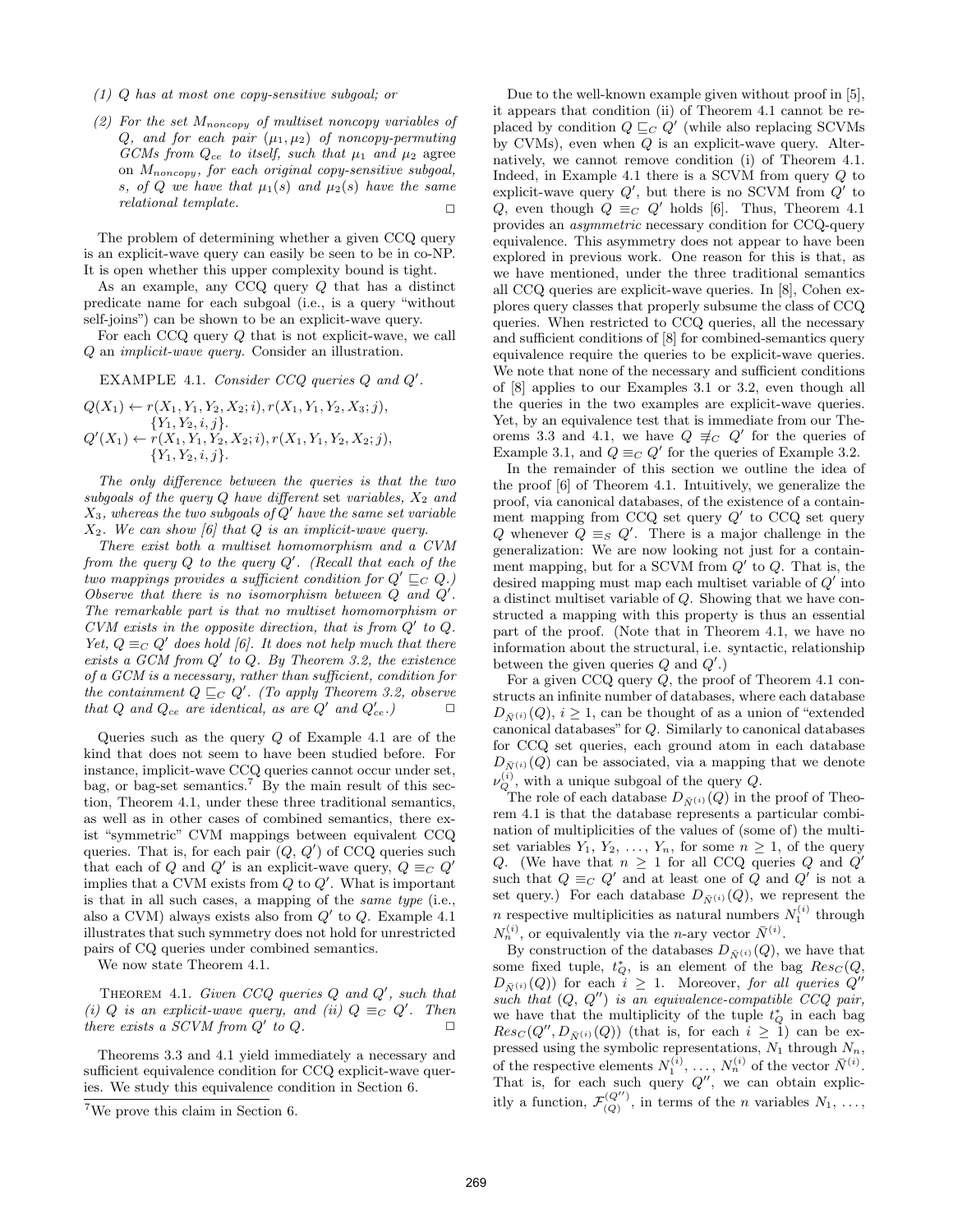$N_n$ , such that whenever we substitute  $N_j^{(i)}$  for  $N_j$ , for each  $j \in \{1, \ldots, n\}$ , the resulting expression in terms of  $N_1^{(i)}, \ldots$ ,  $N_n^{(i)}$  evaluates to the multiplicity of the tuple  $t_Q^*$  in the bag  $Res_C(Q'', D_{\bar{N}^{(i)}}(Q)).$ 

A key observation in the proof of Theorem 4.1 is that for our fixed query  $Q$  and for each CCQ query  $Q'$  such that  $Q' \equiv_C Q$ , it must be that the functions  $\mathcal{F}_{(Q)}^{(Q')}$  and  $\mathcal{F}_{(Q)}^{(Q)}$  output the same value on each database  $D_{\bar{N}^{(i)}}(Q), i \geq 1$ .

Consider the simplest case, where our query  $Q$  has no selfjoins and has  $|M| = n \ge 1$ . In this case, by construction of the databases, we have that the function  $\mathcal{F}_{(Q)}^{(Q)}$  for the query Q is the monomial  $\Pi_{j=1}^n N_j$ . Consider an arbitrary assignment,  $\gamma$ , from Q to a  $D_{\bar{N}^{(i)}}(Q)$ . We have that each such  $\gamma$ has contributed to the construction of the database; we call  $\gamma$  a generative assignment from Q to  $D_{\bar{N}^{(i)}}(Q)$ . We can show that the composition  $\nu_Q^{(i)} \circ \gamma$  is a SCVM from Q to itself. (Note the presence in the product  $\Pi_{j=1}^n N_j$  of the variables for all the  $n$  multiset variables of  $Q$ .) Moreover, for each query  $Q'$  such that  $Q' \equiv_C Q$ , the function  $\mathcal{F}_{(Q)}^{(Q')}$  is forced (by  $Q' \equiv_C Q$  and by  $\mathcal{F}_{(Q)}^{(Q)}$  being a multivariate polynomial) to be exactly  $\prod_{j=1}^n N_j$ , regardless of the structural relationship between Q and Q'. We show that whenever  $\mathcal{F}_{(Q)}^{(Q')}$  =  $\Pi_{j=1}^n N_j$ , an assignment from  $Q'$  to a database  $D_{\bar{N}^{(i)}}(Q)$  can be composed with the mapping  $\nu_Q^{(i)}$  to yield a SCVM from  $Q'$  to  $Q$ , precisely due to the presence in the function  $\mathcal{F}_{(Q)}^{(Q')}$ of the "representative"  $N_j$  of each multiset variable  $Y_j$  of the query  $Q$ , for  $1 \leq j \leq n$ .

We now use the discussion of this simplest special case to provide a general high-level intuition of the proof of Theorem 4.1: It turns out that for all CCQ queries Q, there is a monomial, in terms of all of  $N_1, \ldots, N_n$ , that contributes to the construction of the function  $\mathcal{F}_{(Q)}^{(Q)}$  and that reflects the multiplicity, in the set<sup>8</sup>  $\Gamma_{\bar{S}}^{(t_{\bar{Q}}^{*})}(Q, D_{\bar{N}^{(i)}}(Q)),$  of all generative assignments from  $Q$  to databases  $D_{\bar{N}^{(i)}}(Q)$ . We call this monomial,  $\mathcal{P}_{*}^{(Q)}$ , the wave of the query Q. Suppose that, for a query Q' such that  $Q' \equiv_C Q$ , we can show that the function  $\mathcal{F}_{(Q)}^{(Q')}$  has, as a term, the wave of Q backed up by assignments from  $Q'$  to the databases  $D_{\bar{N}^{(i)}}(Q)$ . Then we can use these assignments and the mapping  $\nu_Q^{(i)}$  to construct a SCVM from  $Q'$  to  $Q$ .

There are two significant challenges in extending this idea to all CCQ queries. First, the term  $\mathcal{P}_*^{(Q)}$  may not be "visible" in the expression for  $\mathcal{F}_{(Q)}^{(Q)}$ . As a result, we can show that  $\mathcal{P}_{*}^{(Q)}$  does not necessarily contribute to the construction of the function  $\mathcal{F}_{(Q)}^{(Q')}$ , even in case  $Q \equiv_C Q'$ . Second, in general, function  $\mathcal{F}_{(Q)}^{(Q')}$  may have terms that are *not* backed up by assignments from  $Q'$  to databases  $D_{\bar{N}^{(i)}}(Q)$ . Both challenges arise from the fact that the function  $\mathcal{F}_{(Q)}^{(Q'')}$ , in terms of  $N_1, \ldots, N_n$ , is, in general, not a multivariate polynomial on its entire domain.

To overcome the first challenge, we introduce the restric-

tion that Q be an explicit-wave query. (Hence Definition 4.1 is necessarily technical.) Even under this restriction, overcoming the second challenge requires a nontrivial proof.

# 5. MINIMIZING CCQ QUERIES

In this section we propose a sound and complete algorithm for minimizing CCQ queries. We also show that for all CCQ queries, including implicit-wave queries, the minimized version of the query exists and is unique up to an isomorphism SCVM. (An isomorphism SCVM from CCQ query  $\overline{Q}$  to CCQ query  $Q'$  is a SCVM from  $Q$  to  $Q'$  that is an isomorphism mapping from the terms of Q to the terms of  $Q'$ .) It turns out that minimizing arbitrary CCQ queries is at most as hard as minimizing CQ set queries using the approach of [2]. Besides being contributions of this paper in their own right, the results of this section permit us to formulate, in Section 6, equivalence tests for CCQ queries that tie our results together with those of [2, 5].

By Definition 2.3, to find a minimized version of a CCQ query  $Q$ , one would remove subsets of subgoals of  $Q$  so as to arrive at a minimized query  $Q'$  such that  $Q' \equiv_C Q$ . Our approach is to generalize to the case of CCQ queries the minimization approach that was applied in [2] to CQ set queries: Given a CCQ query Q, the search space of all candidate minimized versions of Q can be restricted to the set  $\mathcal{Q}_{min}(Q)$ . This set comprises all reduced-condition queries  $Q'$  for  $\tilde{Q}$  such that (i)  $\tilde{Q}'$  has all the multiset variables of the query  $Q$ , and such that (ii) there exists a GCM from  $Q_{ce}$  onto  $Q'_{ce}$ . By Theorems 3.1 and 3.2, the set  $\mathcal{Q}_{min}(Q)$ contains all minimized versions of the query Q.

It turns out that for every  $CCQ$  query  $Q$ , the search space  $\mathcal{Q}_{min}(Q)$  can be found by generating all CCQ queries obtainable by applying to Q all possible SCVMs of a certain type from Q to itself. This result holds by Proposition 5.1. For CCQ queries  $Q(\bar{X}) \leftarrow L, M$  and  $Q'(\bar{X}) \leftarrow L', M$  (note the same head vector and the same set  $M$ ) and for a SCVM  $\mu$  from Q to Q', we call  $\mu$  an *M-identity SCVM* whenever  $\mu$ maps each multiset variable of  $Q$  to itself. SCVM  $\mu$  induces a mapping from  $L$  onto some subbag  $L''$  of  $L'$ . (Here we treat the conjunctions  $L'$ ,  $L''$  as bags of atoms.) We define  $\mu(Q)$  as a CCQ query that is identical to Q except that the condition of  $\mu(Q)$  is  $L''$ .

PROPOSITION 5.1. Given a CCQ query Q, with reducedcondition query  $Q'$  that retains all the multiset variables of Q. Then there exists a GCM from  $Q_{ce}$  onto  $Q'_{ce}$  if and only if there exists an M-identity SCVM from  $Q$  onto  $Q'$ .  $\Box$ 

The intuition for the only-if part of the proof (in [6]) is that each GCM,  $\nu$ , from  $Q_{ce}$  onto  $Q_{ce}'$  induces an automorphism from the condition of  $Q'$  as part of the condition of  $Q$ , to the condition of  $Q'$  (in  $Q'$ ). One can use this fact to take an inverse of the mapping resulting from restricting the domain of  $\nu$  to the range of  $\nu$ , and by composing that inverse with  $\nu$  to obtain the desired M-identity SCVM from  $Q$  onto  $Q'$ . Consider an illustration.

EXAMPLE 5.1. Let queries  $Q$  and  $Q'$  be as follows.

 $Q(X) \leftarrow p(X, Y, W; i), p(X, W, Y), p(X, Y, Z), \{Y, i\}.$  $Q'(X) \leftarrow p(X, Y, W; i), p(X, W, Y), \{Y, i\}.$ 

 $Q'$  is a proper reduced-condition query for  $Q$  that preserves the multiset variables of  $Q$ .  $Q_{ce}$  and  $Q'_{ce}$  are as follows.

<sup>&</sup>lt;sup>8</sup>For a CCQ *k*-ary query  $Q$  ( $k \ge 1$ ), for a database  $D$ , and for a fixed k-tuple t, we denote by  $\Gamma_{\bar{S}}^{(t)}(Q, D)$  the set of all tuples  $t'$  in  $\Gamma_{\bar{S}}(Q, D)$  such that the projection of  $t'$  on the vector of the head arguments of the query  $Q$  is the tuple  $t$ .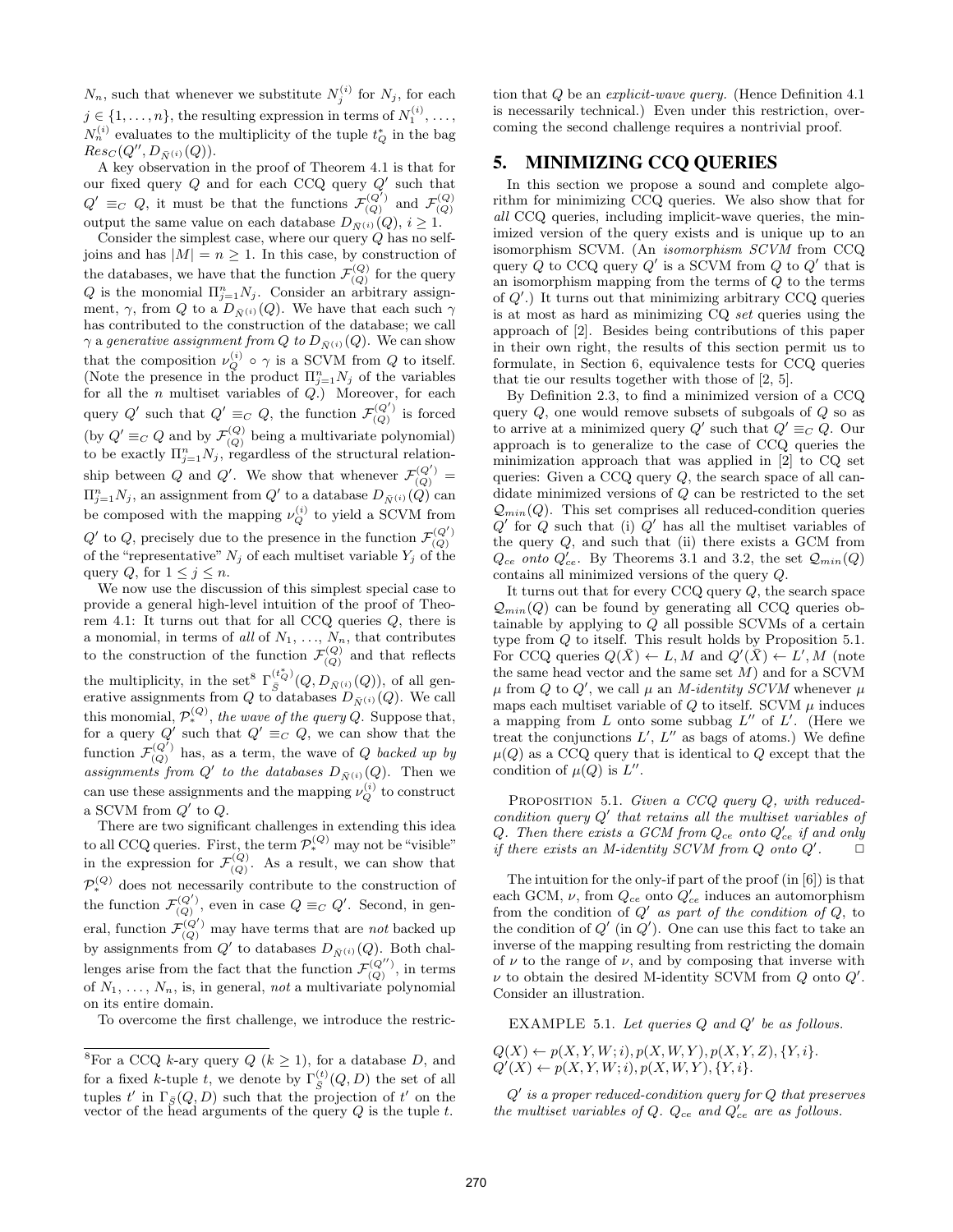$$
Q_{ce}(X) \leftarrow p(X, Y, W; i), p(X, W, Y; j), p(X, Y, Z; k), \{Y, i, j, k\}.
$$
  
\n
$$
Q'_{ce}(X) \leftarrow p(X, Y, W; i), p(X, W, Y; j), \{Y, i, j\}.
$$

There exists a GCM  $\nu$  from  $Q_{ce}$  onto  $Q'_{ce}$ :  $\nu = \{ X \to X, \}$  $Y \to W$ ,  $Z \to Y$ ,  $W \to Y$ ,  $i \to j$ ,  $j \to i$ ,  $k \to j$  }. Observe that the mapping  $\nu_1$  resulting from restricting the domain of  $\nu$  to the range of  $\nu$ , that is to the set  $\mathcal{X} = \{ X, Y, W, i, j \}$ }, is a bijection. Thus, there exists an inverse mapping,  $\nu_1^{-1}$  $=\{ X \rightarrow X, Y \rightarrow W, W \rightarrow Y, i \rightarrow j, j \rightarrow i \}.$  Further, the mapping  $\nu' = \nu_1^{-1} \circ \nu$  is well defined, because the range of  $\nu$  is the domain of  $\nu_1^{-1}$ . Finally, when the domain of  $\nu'$ is restricted to the set  $\mathcal{X}$ , then the resulting mapping is an identity mapping by definition. Hence, we obtain that  $\nu'$  is a GCM from  $Q_{ce}$  onto  $Q_{ce}'$ , and that the mapping resulting from restricting the domain of  $\nu'$  to the set of variables of the query  $Q$  is an M-identity SCVM from  $Q$  onto  $Q'$ .  $\Box$ 

We use the result of Proposition 5.1 to develop algorithm Minimize-CCQ-queries. The pseudocode is as follows.

Algorithm MINIMIZE-CCQ-QUERIES:

Input: CCQ query Q.

**Output:** CCQ query  $Q^{min}$  such that  $Q^{min}$  is a minimized version of Q by Definition 2.3.

- 1. Set  $Q^{min}$  to the regularized version of  $Q$ ; // Note that  $Q^{min} \in \mathcal{Q}_{min}(Q)$
- 2. While (there exists an M-identity SCVM  $\mu$  from  $Q^{min}$  to itself such that  $\mu(Q^{min})$  has fewer subgoals than  $Q^{min}$  // Note that  $\mu(Q^{min}) \in \mathcal{Q}_{min}(Q)$ 3. Set  $Q^{min}$  to  $\mu(Q^{min})$ ;

4. Output  $Q^{min}$ .

Algorithm Minimize-CCQ-queries is a straightforward generalization to CCQ queries of the minimization algorithm applied by [2] to CCQ set queries. That is, our algorithm obtains recursively "shorter-condition" reduced-condition queries  $Q'$  for the input query  $Q$ , such that each  $Q' \in$  $Q_{min}(Q)$ . The algorithm terminates once no more M-identity SCVM can "shorten" any further the condition of  $Q'$ .

PROPOSITION 5.2. Given a CCQ query  $Q$ , algorithm MIN-IMIZE-CCQ-QUERIES outputs a minimized version of  $Q$ .  $\Box$ 

The proof [6] of Proposition 5.2 is by showing that for each input  $CCQ$  query  $Q$ , the output of the algorithm MINIMIZE-CCQ-QUERIES satisfies Definition 2.3 with respect to  $Q$ .

In addition to being sound, algorithm Minimize-CCQqueries is also complete, due to the following result:

THEOREM 5.1. Given a CCQ query  $Q$ , the minimized version of Q exists and is unique up to an isomorphism M $identity$  SCVM.

Note that Theorem 5.1 reduces correctly to the special case of set queries, see Theorem 2.2 (1). (Recall that CCQ set queries have zero multiset variables.)

THEOREM 5.2. Algorithm MINIMIZE-CCQ-QUERIES is sound and complete for  $CCQ$  queries.  $\Box$ 

The result of Theorem 5.2 is immediate from Proposition 5.2 and from Theorem 5.1.

The asymptotic worst-case time complexity of the algorithm Minimize-CCQ-queries is the same as that for the minimization algorithm of [2] (for CCQ set queries). Indeed, by definition of M-identity SCVMs and from the fact that CCQ set queries have zero multiset variables, finding a minimized version of a set query is at least as hard as finding a minimized version of any CCQ query. This fact is due to the absence, in case of set queries, of any "identity bindings" for multiset variables of the query, in an M-identity SCVM from a set query to itselt. As a result, we obtain the following.

PROPOSITION 5.3. Finding a minimized version of a CCQ query is  $NP$  complete.  $\Box$ 

We now provide an intuition for the proof of Theorem 5.1. In the proof, we use the following result (established in [6]).

PROPOSITION 5.4. Given CCQ queries  $Q_1$  and  $Q_2$  such that there exists a CVM  $\mu_1$  from  $Q_1$  onto  $Q_2$ , and another CVM  $\mu_2$  from  $Q_2$  onto  $Q_1$ . Then each of  $\mu_1$  and  $\mu_2$  is an isomorphism SCVM.

The idea of the proof of Theorem 5.1, see [6], is as follows. First, the existence of a minimized version of Q follows from Proposition 5.2. Second, suppose that there exist two distinct minimized versions of  $Q$ ,  $Q_1$  and  $Q_2$ , where each of  $Q_1$  and  $Q_2$  satisfies Definition 2.3 w.r.t.  $Q$ . The proof of Theorem 5.1 establishes that there exists an M-identity SCVM from  $Q_1$  onto  $Q_2$ , and another from  $Q_2$  onto  $Q_1$ . Then Proposition 5.4 is used to conclude that each of the two M-identity SCVMs is an isomorphism SCVM. Consider an illustration.

EXAMPLE 5.2. Consider CCQ query Q and two reducedcondition queries for  $Q$ ,  $Q_1$  and  $Q_2$ .

 $Q(X) \leftarrow p(X, Y; i), p(Y, W), p(Y, T), \{Y, i\}.$  $Q_1(X) \leftarrow p(X, Y; i), p(Y, W), \{Y, i\}.$  $Q_2(X) \leftarrow p(X, Y; i), p(Y, T), \{Y, i\}.$ 

By Definition 2.3 and by Theorem 3.3, each of  $Q_1$  and  $Q_2$ is a minimized version of the query Q.

Consider mapping  $\mu_1$  from Q to  $Q_1$ :  $\mu_1 = \{ X \rightarrow X,$  $Y \rightarrow Y$ ,  $i \rightarrow i$ ,  $W \rightarrow W$ ,  $T \rightarrow W$  }. This mapping is an M-identity SCVM from  $Q$  onto  $Q_1$ . When restricted to the domain that is the set of terms of the query  $Q_2$ , call this mapping  $\nu_1$ , mapping  $\mu_1$  furnishes an isomorphism Midentity SCVM from  $Q_2$  onto  $Q_1$ . The mapping  $\nu_1^{-1}$  is an isomorphism M-identity SCVM from  $Q_1$  onto  $Q_2$ .

We now contrast these results with our Theorem 4.1. By the results of this current section, a SCVM always exists from an arbitrary CCQ query into its minimized version. This holds even for implicit-wave queries, intuitively because a minimized version  $Q^{min}$  of a query Q is a reducedcondition query for Q. Hence, in some sense we know the structure of  $Q^{min}$ . In contrast, for two general CCQ queries Q and Q' such that  $Q \equiv_C Q'$ , all we know is that on all databases D, the bags  $Res_C(Q, D)$  and  $Res_C(Q', D)$  are identical. In general, no information is available about the relationship between the structures of  $Q$  and  $Q'$ . Thus, Theorem 4.1 does not necessarily hold for the case of implicitwave queries.

# 6. CCQ-QUERY EQUIVALENCE

In this section we study those conditions of combinedsemantics equivalence of CCQ queries that are immediate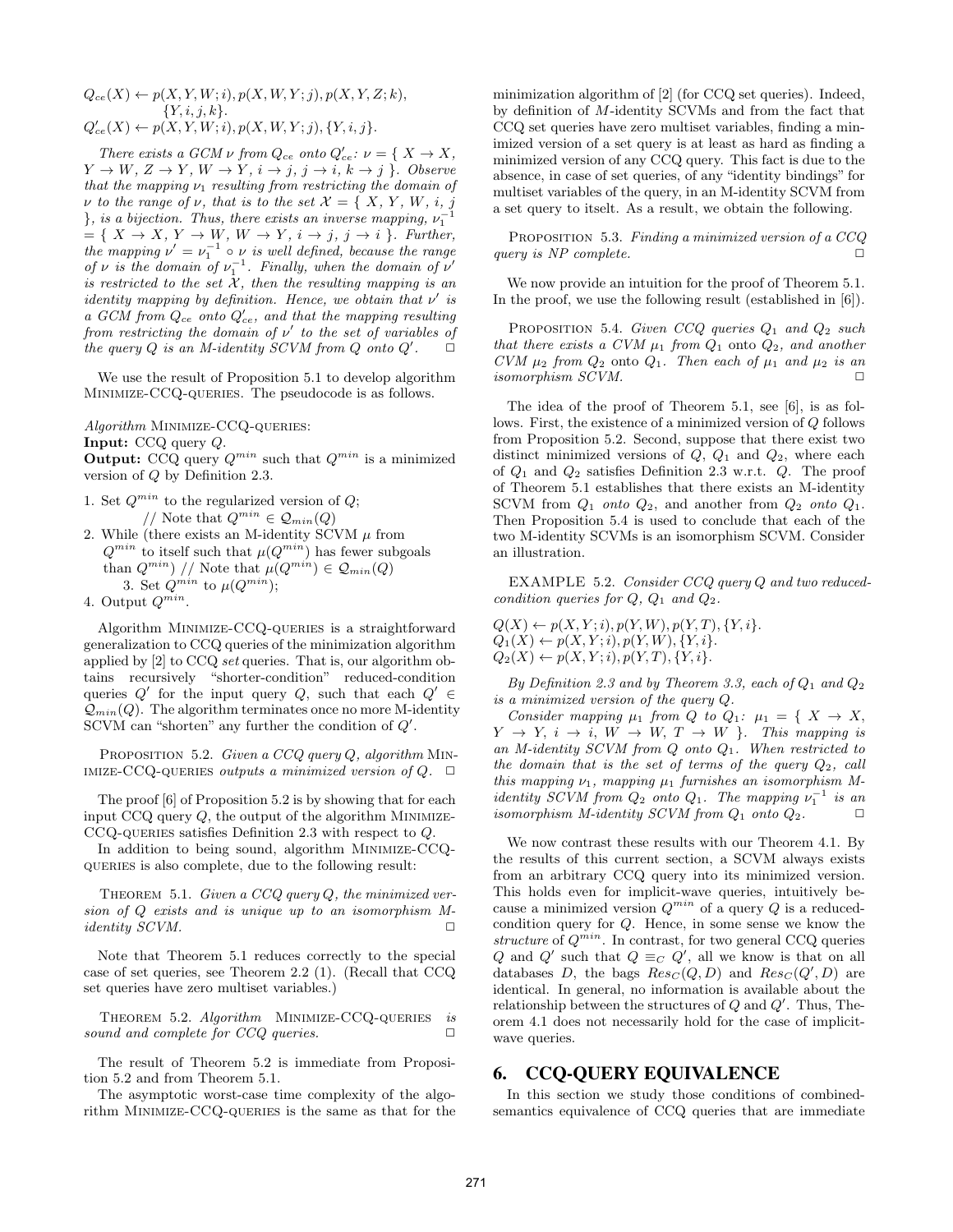from the results of Sections 3–4. Our focus is on reformulating these conditions using minimized query versions. The reformulations tie our equivalence conditions together with the results of [2, 5]. Our necessary and sufficient queryequivalence condition, Theorem 6.3, applies to the class of all explicit-wave CCQ queries. We show that this class encompasses strictly more queries than (i) all CCQ set, bag, and bag-set queries, and than (ii) all CCQ queries for which [8] provides both sufficient and necessary equivalence conditions.<sup>9</sup>

First, Theorem 3.3 (Section 3) gives us a sufficient condition for combined-semantics equivalence of CCQ queries:

THEOREM 6.1. Given CCQ queries  $Q_1$  and  $Q_2$ : If there exists a CVM from  $Q_1$  to  $Q_2$ , and another from  $Q_2$  to  $Q_1$ , then we have  $Q_1 \equiv_C Q_2$ .

We reformulate this theorem using the results of Section 5:

THEOREM 6.2. Given CCQ queries  $Q_1$  and  $Q_2$ , with respective minimized versions  $Q_1^{min}$  and  $Q_2^{min}$ . If there exists an isomorphism SCVM from  $Q_1^{min}$  to  $Q_2^{min}$ , and another from  $Q_2^{min}$  to  $Q_1^{min}$ , then we have  $Q_1 \equiv_C Q_2$ .

It turns out that the sufficient query-equivalence conditions of Theorems 6.1 and 6.2 have the same power. (The proof of Theorem 6.2 is immediate from Theorem 6.1 and Proposition 6.1.)

PROPOSITION 6.1. Given CCQ queries  $Q_1$  and  $Q_2$ , with respective minimized versions  $Q_1^{min}$  and  $Q_2^{min}$ . Then:

- There exists a CVM from  $Q_1$  to  $Q_2$ , and another from  $Q_2$  to  $Q_1$ , if and only if
- There exists an isomorphism SCVM from  $Q_1^{min}$  to  $Q_2^{min}$ , and another from  $Q_2^{min}$  to  $Q_1^{min}$ .  $\Box$

See [6] for the proof of Proposition 6.1. The only-if part of the proof is based on Proposition 5.4.

Neither Theorem 6.1 nor Theorem 6.2 gives us a necessary condition for combined-semantics equivalence of two CCQ queries. (We have Example 4.1 as a counterexample. Observe that both queries in Example 4.1 are represented by their minimized versions.)

At the same time, we use Theorems 4.1 and 6.2, as well as Proposition 6.1, to formulate a sufficient and necessary condition for equivalence of explicit-wave CCQ queries.

THEOREM 6.3. Given explicit-wave CCQ queries  $Q_1$  and  $Q_2$ , with respective minimized versions  $Q_1^{min}$  and  $Q_2^{min}$ . Then  $Q_1 \equiv_C Q_2$  if and only if there exists an isomorphism SCVM from  $Q_1^{min}$  to  $Q_2^{min}$ , and another from  $Q_2^{min}$  to  $Q_1^{min}$ .  $\Box$ 

Another sufficient and necessary condition for equivalence of explicit-wave CCQ queries, in terms of CVMs, can be obtained by using only Theorems 4.1 and 6.1; see [6].

We now show that Theorem 6.3 generalizes Theorem 2.2 (2), due to [2], as well as Theorem 2.3, due to [5]. To do this, we show that all CCQ set, bag, and bag-set queries are explicit-wave queries, and then consider minimization of CCQ bag and bag-set queries.

By Condition (1) of Definition 4.1, we have that all set and bag-set CCQ queries are explicit-wave queries. Besides that condition, one can formulate a number of easy syntactic tests, each of which is a sufficient condition for a CCQ query to be an explicit-wave query. (E.g., it is immediate from Definition 4.1 that a CCQ query without self-joins is an explicit-wave query.) One sufficient condition is that a  $CCQ$  query  $Q$  is an explicit-wave query whenever each copysensitive subgoal of Q has no set variables. (In this case, it is easy to see that Condition (2) of Definition 4.1 is always satisfied; see [6].) By this condition, all CCQ bag queries are explicit-wave queries. Other sufficient conditions could generalize the case of the explicit-wave CCQ query  $Q'$  of Example 4.1 (note that while being an explicit-wave query, this query does not satisfy any of the above sufficient conditions for a query to be explicit-wave), and so on. As a result, we have the following:

PROPOSITION 6.2. The set of all CCQ set, bag, and bagset queries is a proper subset of the set of all explicit-wave  $CCQ$  queries.  $\square$ 

One can argue that CCQ queries that have set variables in copy-sensitive subgoals, such as the implicit-wave query  $Q$  of Example 4.1, would not tend to be popular – and may not even be expressible – in practical applications. Hence, we posit that implicit-wave queries may be unlikely to arise in practice.

Now that we know that all CCQ set queries are explicitwave queries, it is easy to see that Theorem 6.3 generalizes properly Theorem 2.2 (2). (Theorem 2.2 (2) does not generalize to the case of all CCQ queries because not all CCQ queries are explicit wave, see discussion of Example 4.1 earlier in this section.) For instance, by Theorem 6.3 we have that for the queries of Example 3.2,  $Q \equiv_C Q'$  holds. The reason is, both  $Q$  and  $Q'$  in that example are explicit-wave queries and, in addition,  $Q'$  is the minimized version of  $Q$ .

Observe that Theorem 6.3 is not a trivial generalization of Theorem 2.2 (2). Indeed, the two explicit-wave CCQ queries of Example 3.1 are isomorphic but, by Theorem 6.3, are not combined-semantics equivalent. (Both queries of Example 3.1 are represented by their minimized versions.)

Finally, we consider minimization of CCQ bag and bagset queries. Recall that each subgoal of a CCQ bag query has a copy variable. Hence, by Theorem 3.1, each CCQ bag query is its unique minimized version. We conclude that the result (due to [5]) of Theorem 2.3 (1) is a special case of Theorem 6.3.

In case of CCQ bag-set queries, the only terms that can appear in such a query are multiset noncopy variables, head variables, and constants. We have from the results of Section 5 that for each CCQ query, there exists an M-identity SCVM from the regularized version of the query to its minimized version. Now the regularized version  $Q_r$  of a CCQ bag-set query  $Q$  is the canonical representation [5] of  $Q$ , that is, the result of dropping all duplicate subgoals from the condition of Q. By definition of M-identity SCVM, we have for all CCQ bag-set queries  $Q$  that for each subgoal,  $s$ , of  $Q_r$ , each M-identity SCVM maps s into itself. It follows that each M-identity SCVM maps  $Q_r$  onto itself. Thus, for each CCQ bag-set query  $Q$ , its canonical representation  $Q_r$ is its unique minimized version. Hence Theorem 2.3 (2) is a special case of Theorem 6.3.

<sup>&</sup>lt;sup>9</sup>In fact, we already showed (ii) in Section 4.